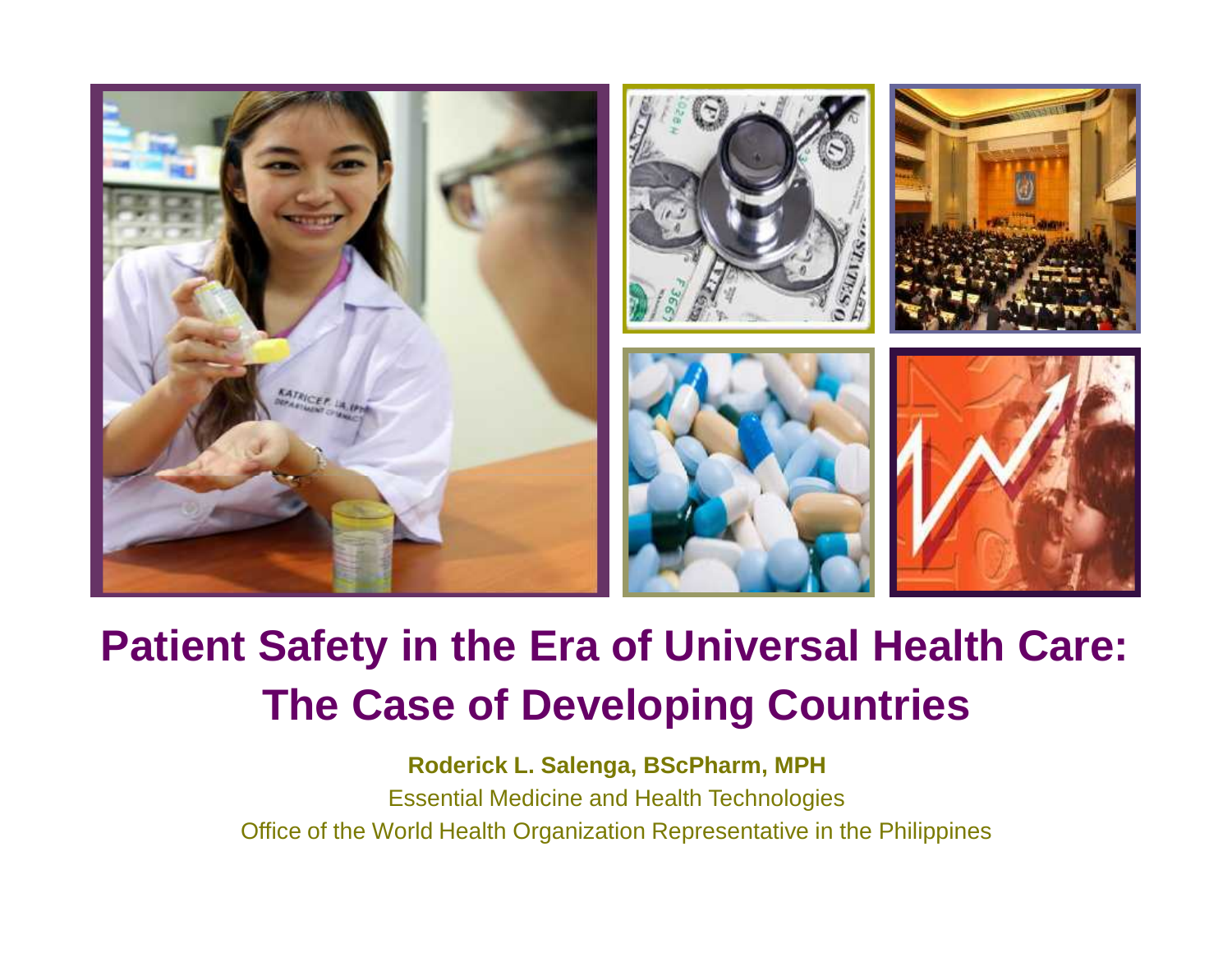## **+ Framework**



- ◆ What is Universal Health Coverage (UHC)?
- **❖ What is patient safety?**
- **❖ How important is patient safety in UHC?**
- ◆ What are the current barriers in UHC, in terms of patient safety, and their possible solutions?
- **❖ What are the possible scenarios in developing** countries?

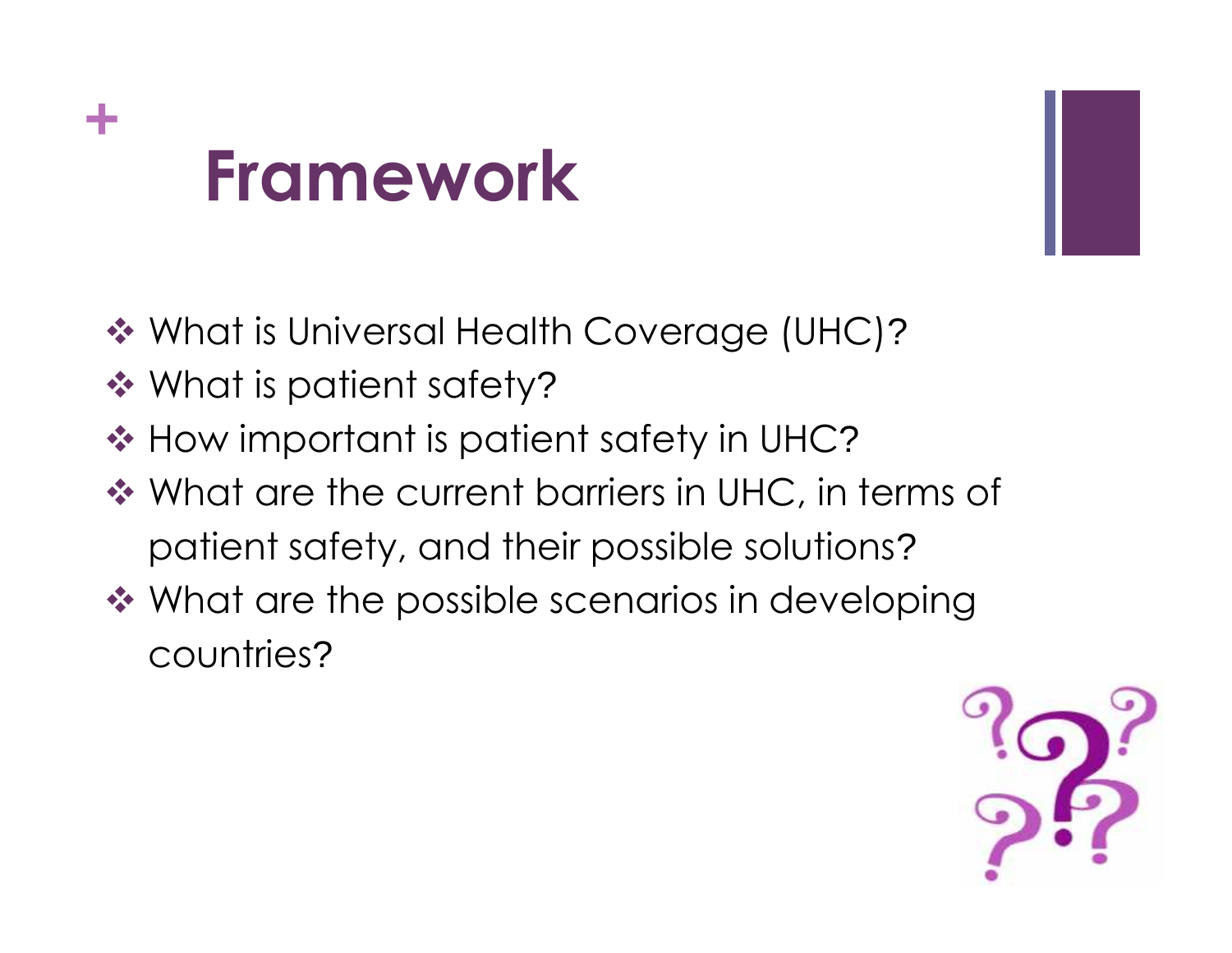### **+ Universal Health Coverage**

- **☆ GOAL: All people receive the health services they need** without suffering financial hardship when paying for them
	- ◆ Promotion, Prevention, Treatment, Rehabilitation and Palliation
- ◆ Is firmly based on the WHO Constitution of 1948
	- Health is a fundamental human right (Alma-Ata Declaration, 1978).
	- $\triangleq$  Health equity is paramount.
- ❖ Has a direct impact on population's health
	- **◆ Productivity and sustainable development**
	- Social and financial risk protection

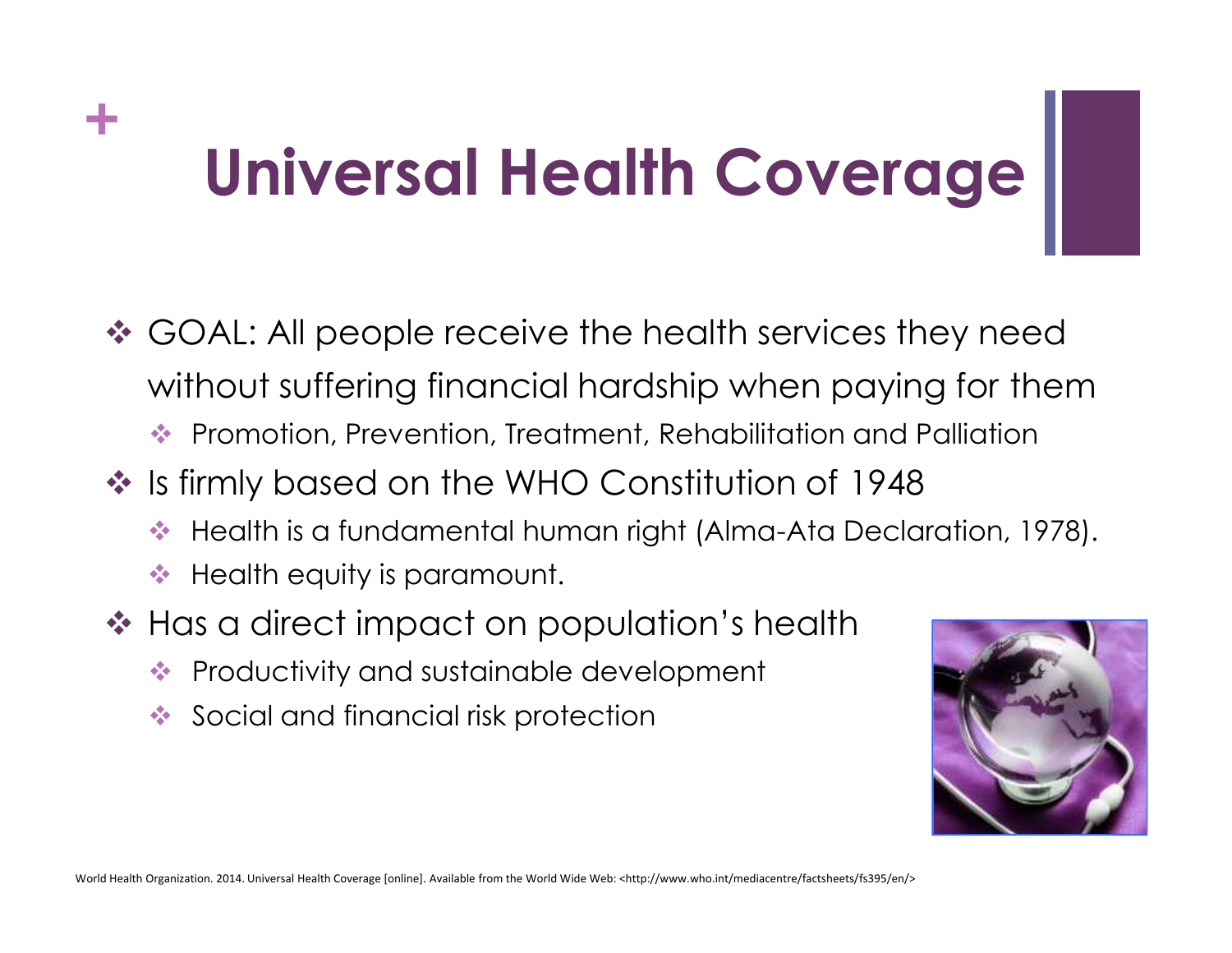## **+ Universal Health Coverage**



Figure 1. The essential requirements of universal health coverage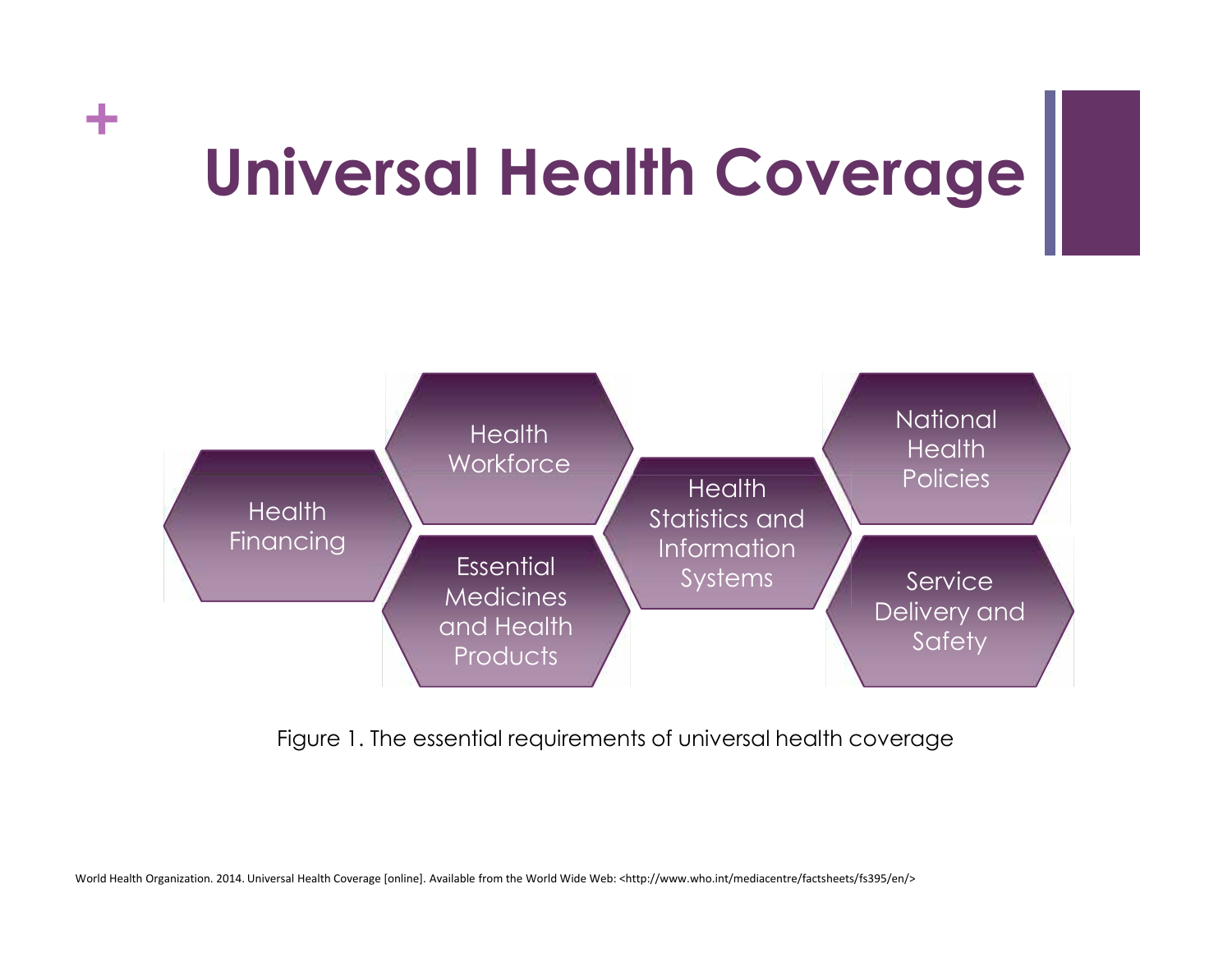### **+ Universal Health Coverage**

Three dimensions to consider when moving towards universal coverage



Figure 2. Progressive realization of universal health coverage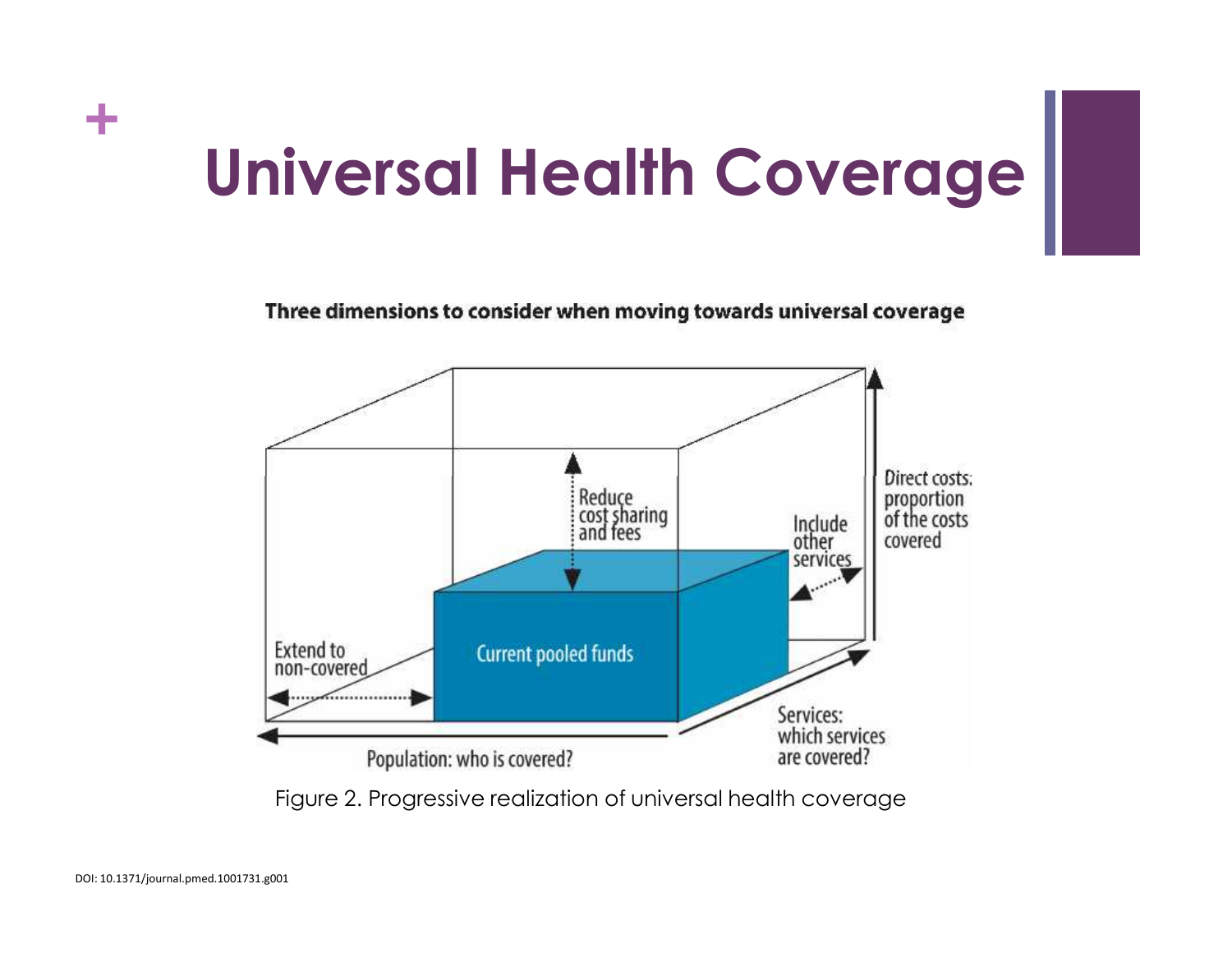## **+ Effective UHC**

- $\cdot$  Is the fraction of potential health gain that is actually delivered through the health system, given its capacity
- ❖ Encompasses the need, use and quality of interventions provided by the health system
	- Special attention should be given to the *quality* dimension since the use of service alone does not imply that it is being fully realized.
	- Moreover, high levels of content do not necessarily translate into optimal health outcomes and impact.



Ng, M., Fullman, N., Dieleman, J., Flaxman, A., Murray, C. and S. Lim. 2014. Effective coverage: a metric for monitoring universal health coverage. *PLOS Medicine*. DOI: 10.1371/journal.pmed.1001730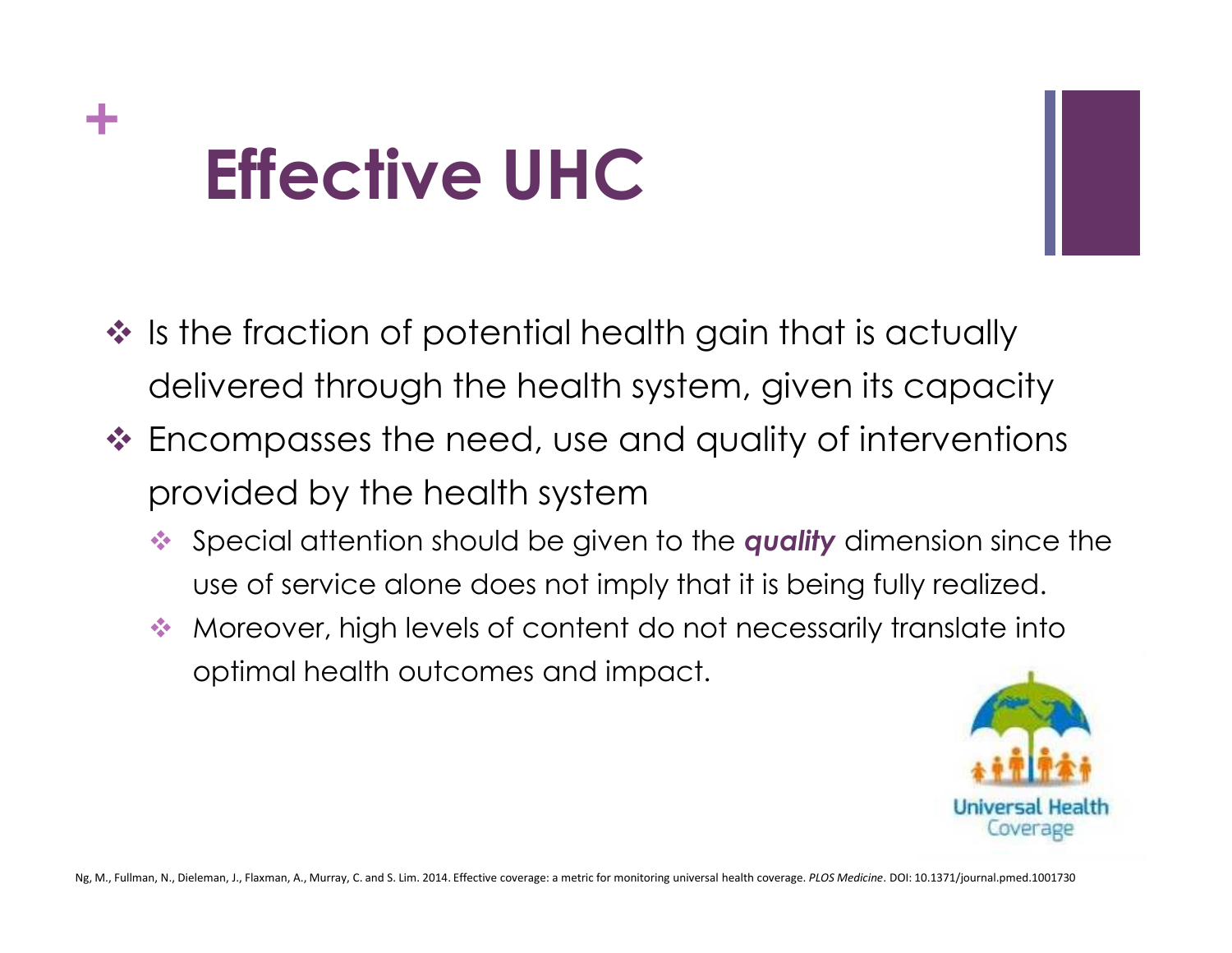| Table 1. Indicators measuring intervention quality of UHC (Ng et al, 2014) |
|----------------------------------------------------------------------------|
|----------------------------------------------------------------------------|

**The Community** 

and a

| Approach                      | <b>Description</b>                                                                                                                                                                            | <b>Study examples</b>                                                       | <b>Potential data</b><br>sources                                   | <b>Strengths</b>                                                                                                                                                         | <b>Limitations</b>                                                                                                                                                                                                    |
|-------------------------------|-----------------------------------------------------------------------------------------------------------------------------------------------------------------------------------------------|-----------------------------------------------------------------------------|--------------------------------------------------------------------|--------------------------------------------------------------------------------------------------------------------------------------------------------------------------|-----------------------------------------------------------------------------------------------------------------------------------------------------------------------------------------------------------------------|
| Content<br>of care            | - Focuses on the<br>health care process<br>- Involves indicators that<br>target the resource and<br>activity outputs of an<br>intervention                                                    | - WHO Quality<br>assessment and<br>assurance in primary<br>health care [37] | - Hospital databases<br>- Patient exit interviews both demand- and | - Offers information from<br>supply-side factors<br>- Resource and activity<br>outputs can serve as<br>objective indicators                                              | - Subjectivity in patient<br>assessments of quality<br>- High outputs or content of care<br>may not directly translate into<br>health gains                                                                           |
| <b>Biomarkers</b>             | - Focuses on the health<br>benefits that can be<br>detected biologically                                                                                                                      | - Assessment of vaccine<br>effectiveness [39]                               | - Health surveys that<br>include physical<br>examinations          | - Provides an objective<br>measure of actual health<br>gains or impact                                                                                                   | - Collection of biomarker data<br>can be costly and not always<br>feasible in resource-constrained<br>settings<br>- Not applicable to all health<br>conditions                                                        |
| Cohort<br>registration        | - Focuses on changes<br>in individual health<br>outcomes over the<br>course of treatment                                                                                                      | - Assessment of highly<br>active antiretroviral<br>therapy (HAART) [41]     | - Cohort registration<br>databases                                 | - Provides measurement of<br>treatment effectiveness for<br>chronic conditions over time                                                                                 | - Limited to interventions that<br>involve close patient monitoring<br>and treatment by healthcare<br>providers<br>- Requires careful consideration<br>of time-dependent confounding<br>factors and lost to follow-up |
| Exposure<br>matching          | - Compares health<br>outcomes of individuals<br>who had intervention<br>exposure to those who<br>did not have exposure<br>to an intervention                                                  | - Assessment of health<br>impact of IPTp<br>and ITNs [43]                   | - Household<br>survey data                                         | - Allows for the quantification<br>of the health gains associated<br>with intervention exposure by<br>calculating odds ratios or<br>relative risks with existing<br>data | - Household surveys are rarely<br>powered to detect health effects<br>- Unmeasured confounding<br>factors need to be accounted for<br>due to the observational nature<br>of analysis                                  |
| <b>Statistical</b><br>methods | - Uses statistical and<br>econometric techniques,<br>such as instrumental<br>variables (IVs) and<br>matching, to estimate<br>health outcomes while<br>controlling for<br>unobserved variables | - Assessment of<br>diabetes and hypertension<br>management in Iran [45]     | - Health survey data                                               | - Offers a convenient solution<br>to address potential biases<br>associated with confounding<br>factors                                                                  | - Only approximates the<br>relationship, or correlation,<br>between intervention exposure<br>and a health outcome rather<br>than the causal effect                                                                    |
| Risk-adjusted<br>outcomes     | - Estimates health<br>outcomes while<br>accounting<br>for the patient<br>characteristics and risks<br>of death that can vary<br>systematically across sites                                   | - Birth weight-adjusted<br>neonatal mortality [46]                          | - Hospital databases                                               | - Provides an indicator for<br>quality of care that reflects<br>both procedural outputs<br>and the health impact of<br>received care                                     | - Limited to interventions that<br>are delivered at health facilities<br>- Certain risks may not be easily<br>adjusted for if they are<br>challenging to quantify                                                     |

Ng, M., Fullman, N., Dieleman, J., Flaxman, A., Murray, C. and S. Lim. 2014. Effective coverage: a metric for monitoring universal health coverage. *PLOS Medicine*. DOI: 10.1371/journal.pmed.1001730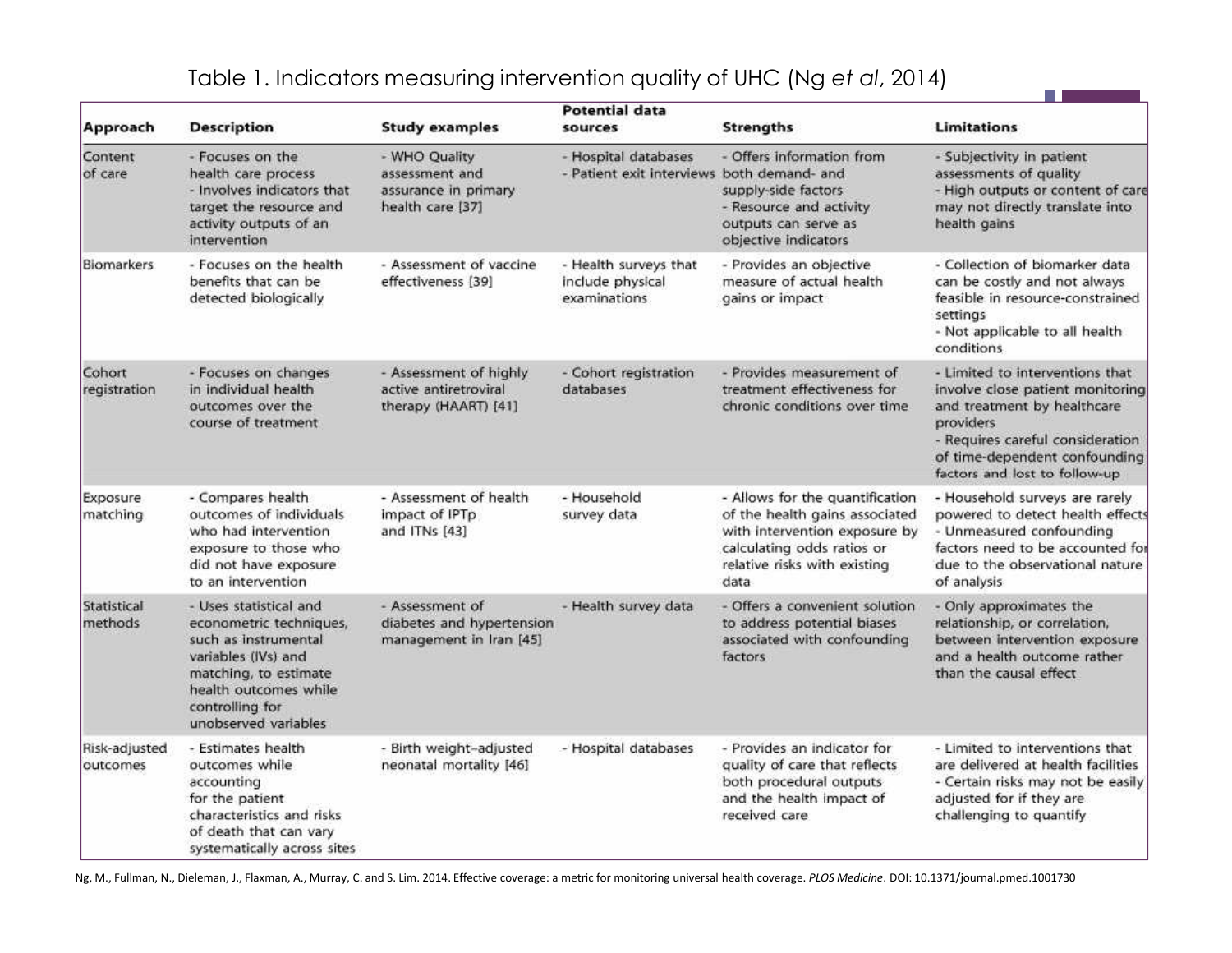## **+ Putting Quality on the Global Health Agenda**

- In 2005, India implemented *Janani Suraksha Yojana* (JSY)
	- A conditional cash-transfer program in which women were paid to deliver their babies in health care institutions.
	- $\leftrightarrow$  Outcome: although the rates of deliveries soared, there had been *no detectable effect* on the country's MMR.
- A substantial increase in access to health care services does not directly result to improvement in health outcomes.
- $\cdot$  In order to improve the population's health, there is a need to simultaneously ensure that the care provided is of *high quality*.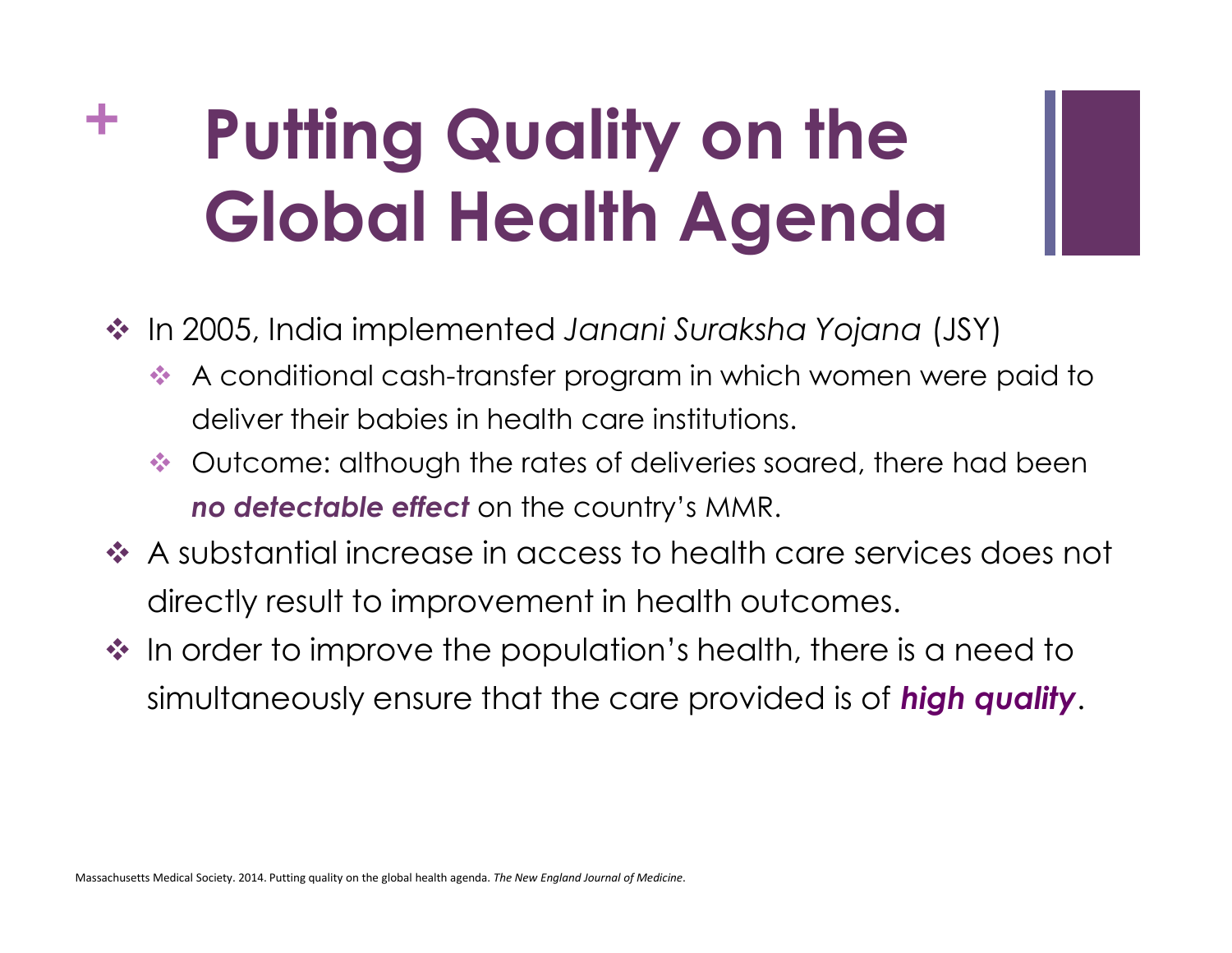## **+ Quality and Patient Safety**

- The Institute of Medicine determined safety as one of the features of high-quality care.
	- There has been substantial deficiency in the *patient safety* domain.
- ◆ Adverse events, such as iatrogenic harm, are sources of disability and death globally, especially among people living in low- and middle-income countries.
	- ◆ There are an estimated 23 million DALYs lost annually owing to harm from common inpatient adverse events.
- ◆ Moreover, even when care does not result in harm, it is far too often ineffective or substandard.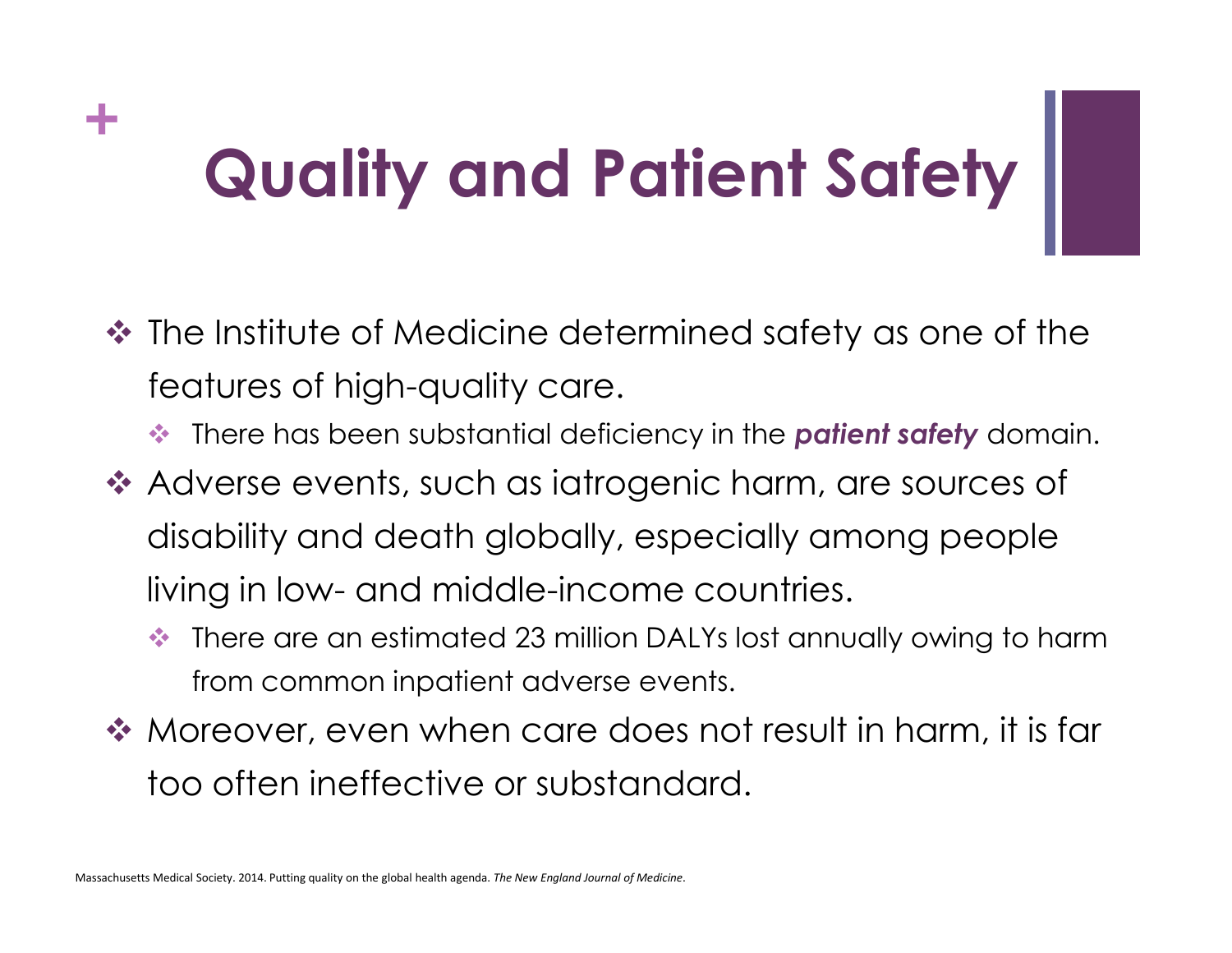## **+ Patient Safety and the Universal Health Coverage**

 Patient safety is a *fundamental pillar* in the delivery of high-quality health care.



Figure 3. The WHO health system framework

World Health Organization. 2014. Universal health coverage and patient safety and quality [online]. Available from the World Wide Web: <http://www.kisiizihospital.org.ug/wp-content/uploadedfiles/2013/10/UHC-PSQ-Learning-Lab-Doc\_Final-Issued.pdf>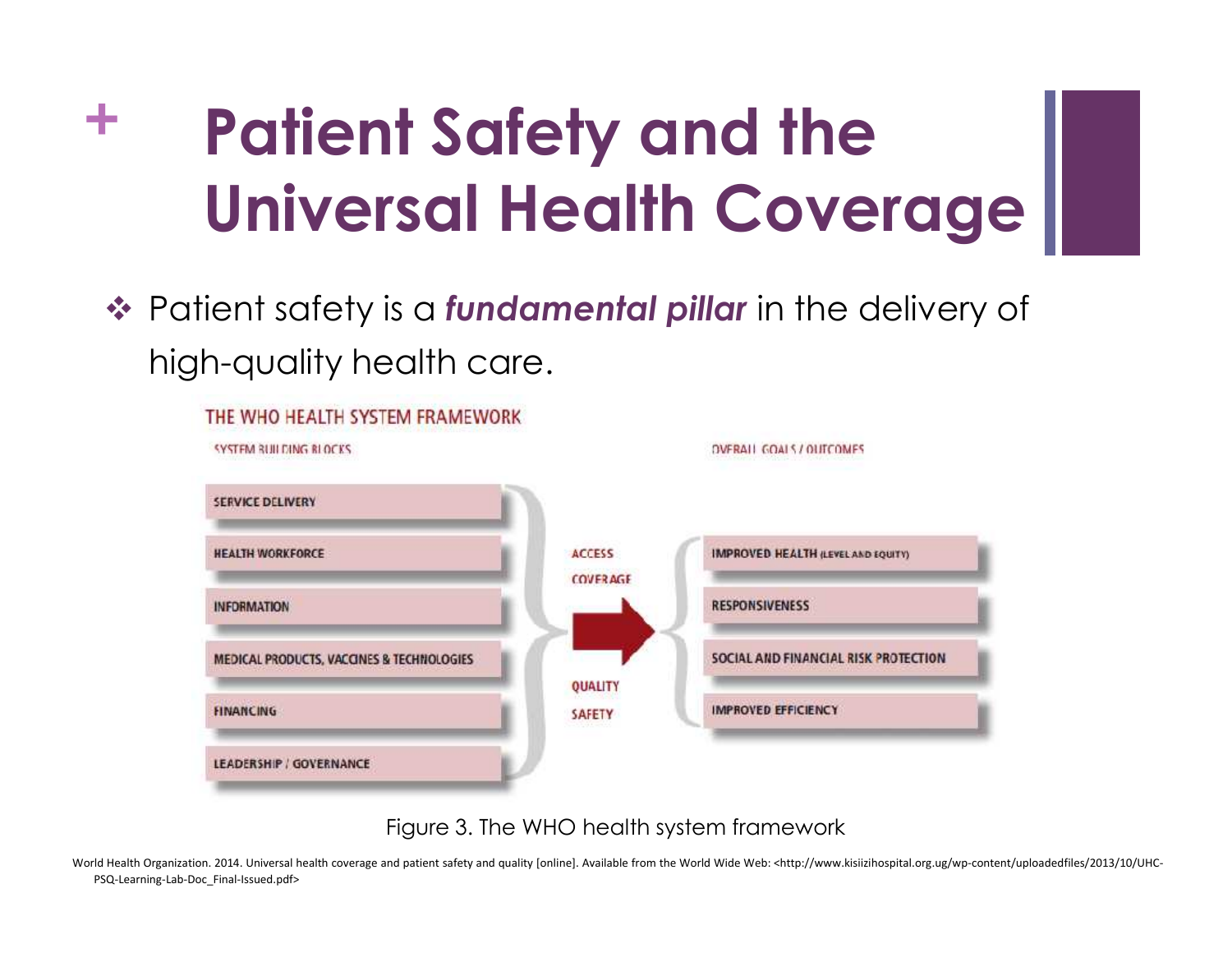## **+ Patient Safety and the Universal Health Coverage**



Figure 4. The UHC – patient safety & quality wheel

#### Four relevant concepts on patient safety & quality: equity, accountability, effectiveness and efficiency

World Health Organization. 2014. Universal health coverage and patient safety and quality [online]. Available from the World Wide Web: <http://www.kisiizihospital.org.ug/wp-content/uploadedfiles/2013/10/UHC-PSQ-Learning-Lab-Doc\_Final-Issued.pdf>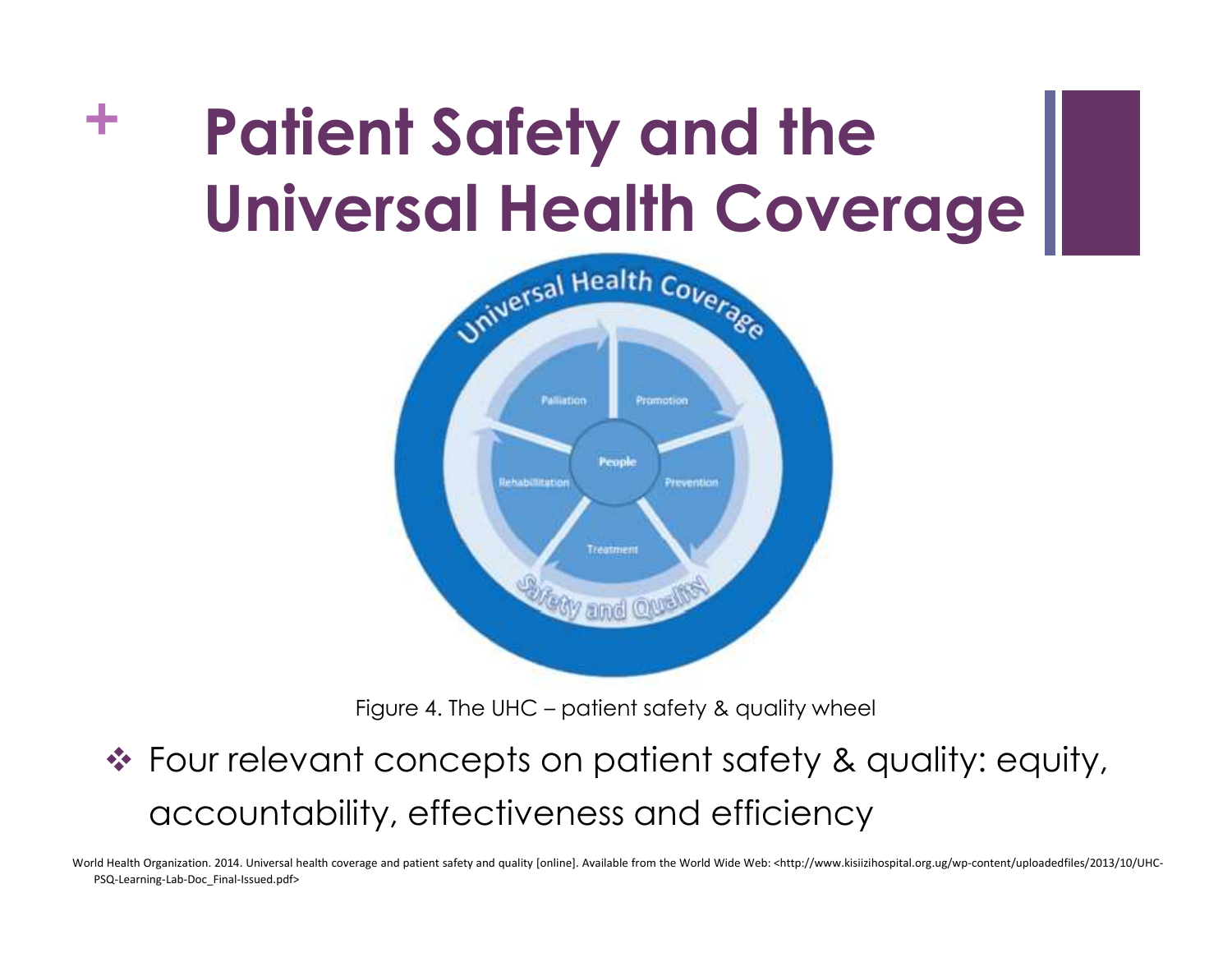## **+ Patient Safety**

- Defined as the *absence* of preventable harm to a patient during the process of health care
	- ◆ Founded on the coordinated efforts to prevent harm, that is caused by the process of health care itself, from occurring to patients
- ❖ The avoidance, prevention and amelioration of adverse outcomes/ injuries stemming from the health care process
- However, there is *an apparent lack of information on the convergence* among UHC and patient safety and quality.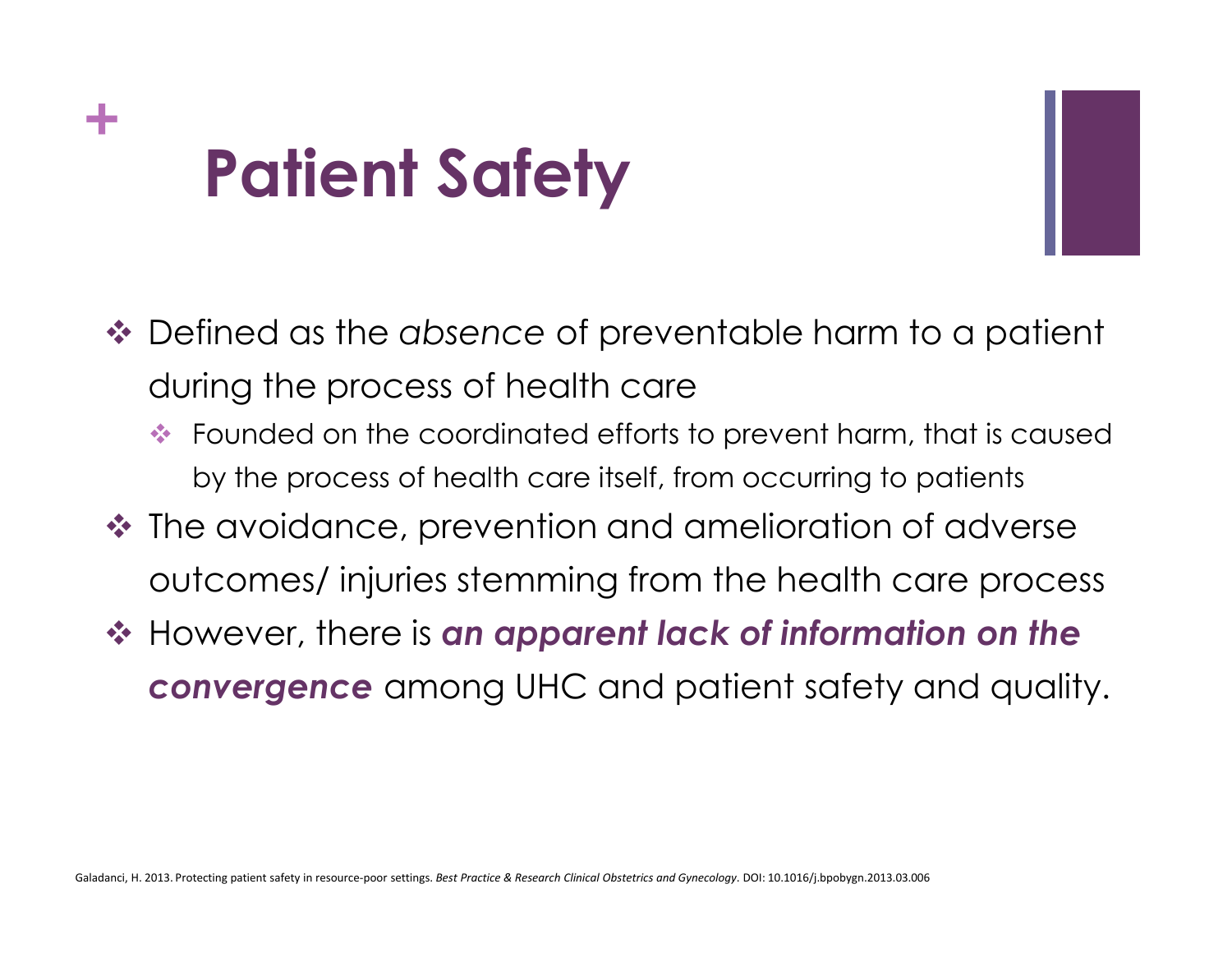# **+ Patient Safety in Primary Care**



- $\triangle$  **The success of primary care also depends on the quality of** system design and financing.
- ❖ However, QA and patient safety issues in primary care had received little attention until very recently.
	- There have been serious gaps in data and knowledge among many regions, particularly for developing and transitional countries.
- ◆ In 2012, a Safer Primary Care Expert Working Group was established.
	- $\triangle$  There is an need to better understand the epidemiology of unsafe care, and develop new solutions to improving safety in primary care.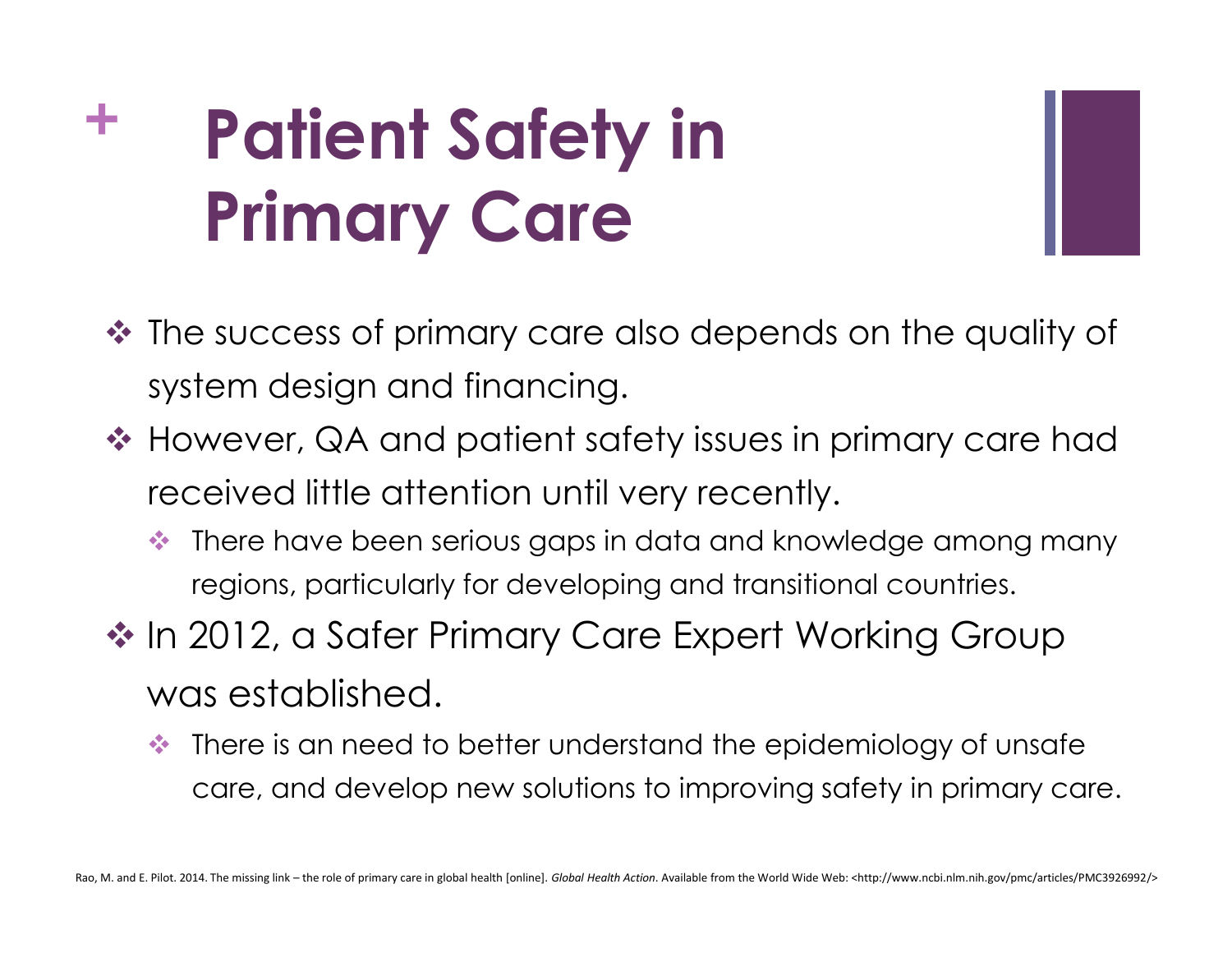# **+ Patient Safety in Hospitals**

 $\cdot$  In 2012, The average reported adverse events among 10 developing countries were ranging from 2.5 to 18.4%.

- ◆ 83% had been judged to be preventable, while about 30% were associated with death of the patient.
- About 34% of the adverse events were from therapeutic errors in relatively non-complex clinical situations.
- ❖ Unsafe care represents a serious and considerable danger, and should be a high priority public health problem.
	- **Prevention of adverse events does not simply depend on the** provision of more resources.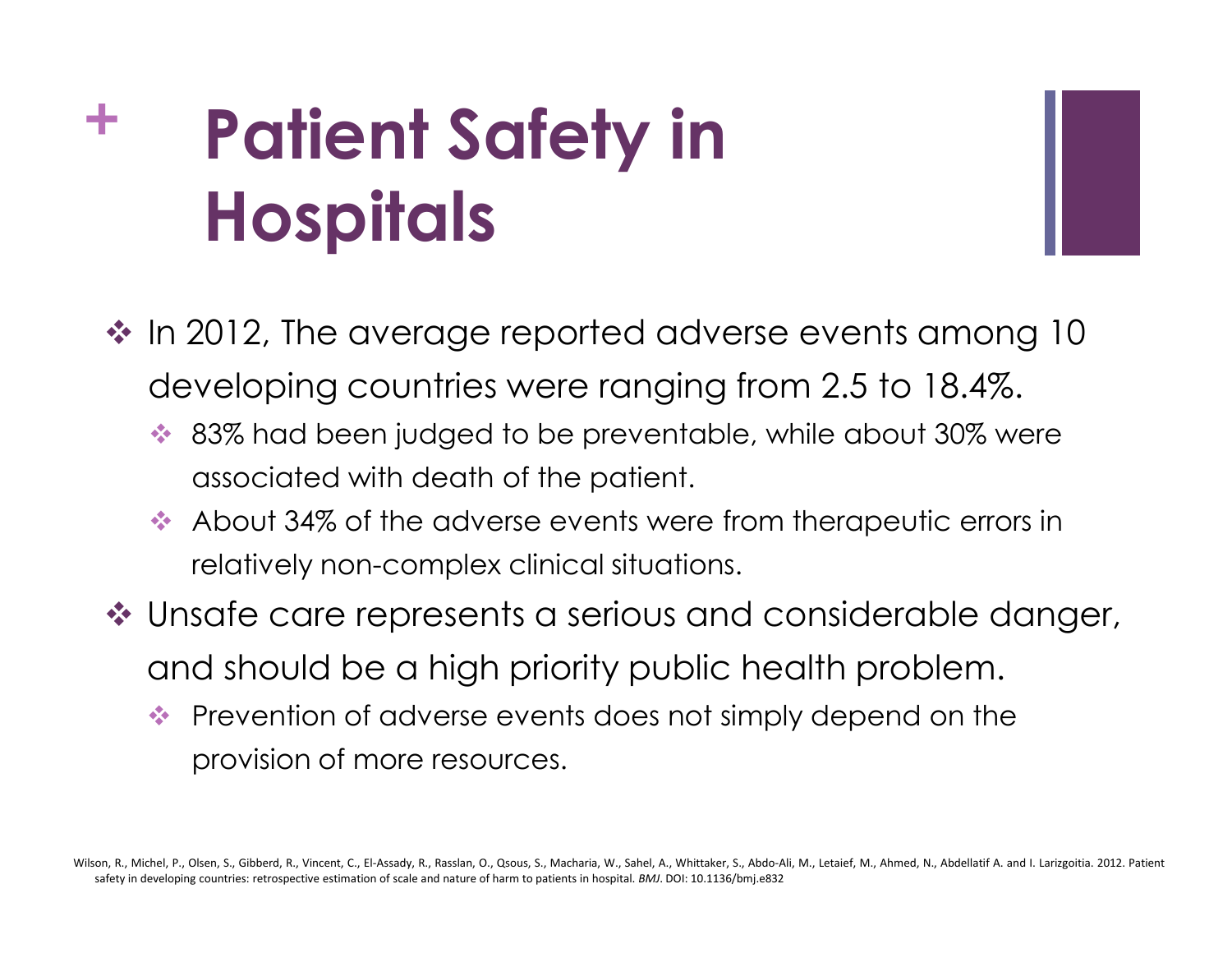# **+ Importance of Patient Safety in UHC**

- Essential medicines are considered as integral part of UHC.
	- They are an indispensible element for delivery and a requirement for high-quality care.
- ◆ They contribute significantly to spending on health.
	- Account for over  $\frac{1}{4}$  of total health expenditures with some LMCIs spending up to 67% of total expenditures on pharmaceuticals
	- $\cdot$  In LMCIs, more than  $\frac{1}{2}$  and sometimes up to 90% of expenditures on medicines are out-of-pocket.
- ◆ While part of spending brings good value for money, medicines contribute to the leading sources of health system inefficiency.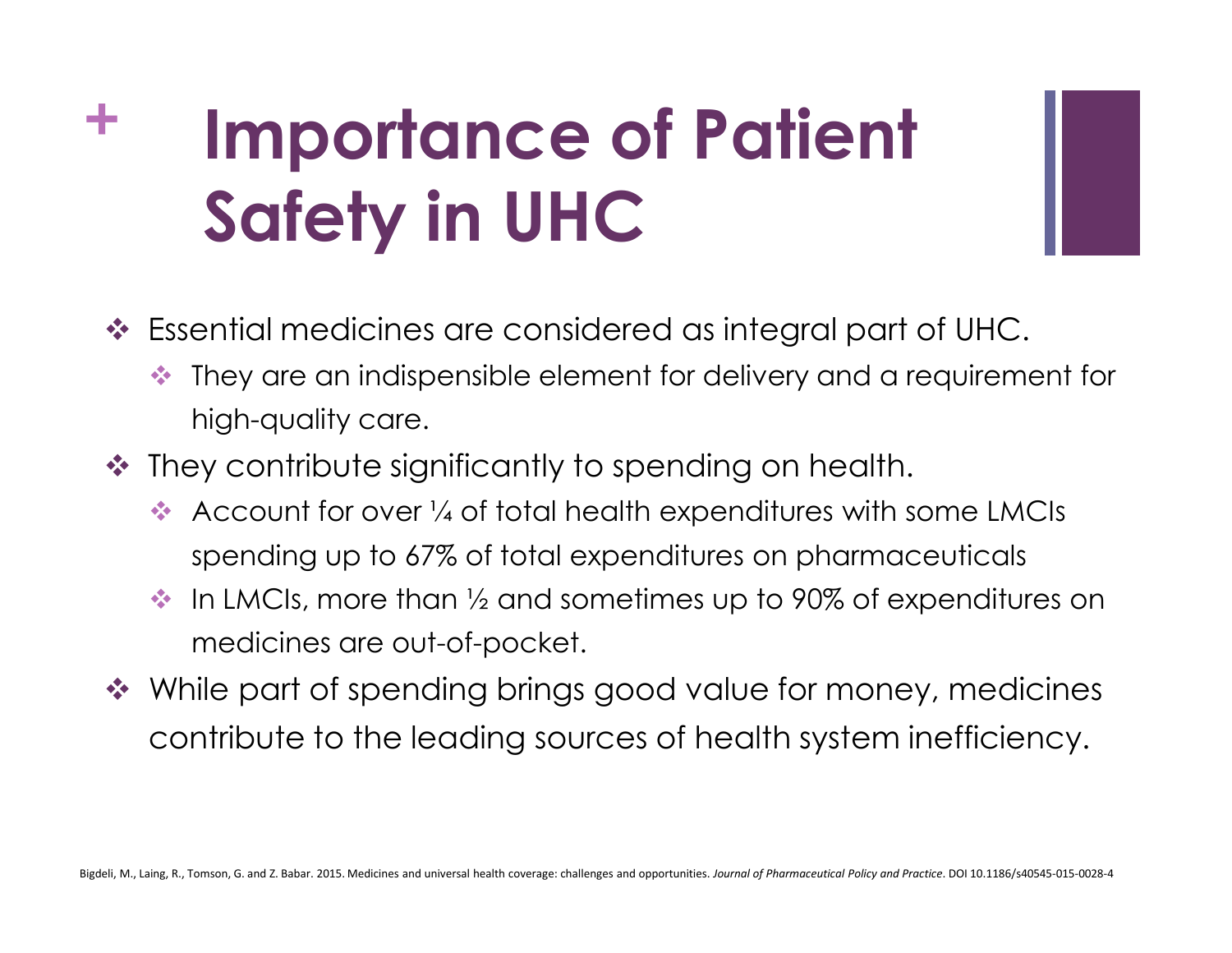# **+ Importance of Patient Safety in UHC**

Outcomes of unsafe health care and service delivery:

- Treatment failure (i.e., antimicrobial resistance)
- Unexpected adverse drug and medical device events (e.g., physical harm, mental harm, or loss of function).
- $\bullet\bullet$  Increased incidence of healthcare-acquired infections
- Surgical adverse events
- Unsafe blood transfusion leading to blood-borne infections
- ❖ Repercussions on health and economy may result from the said clinical outcomes:
	- Augmented health expenditures among the patients on top of the high out-of-pocket spending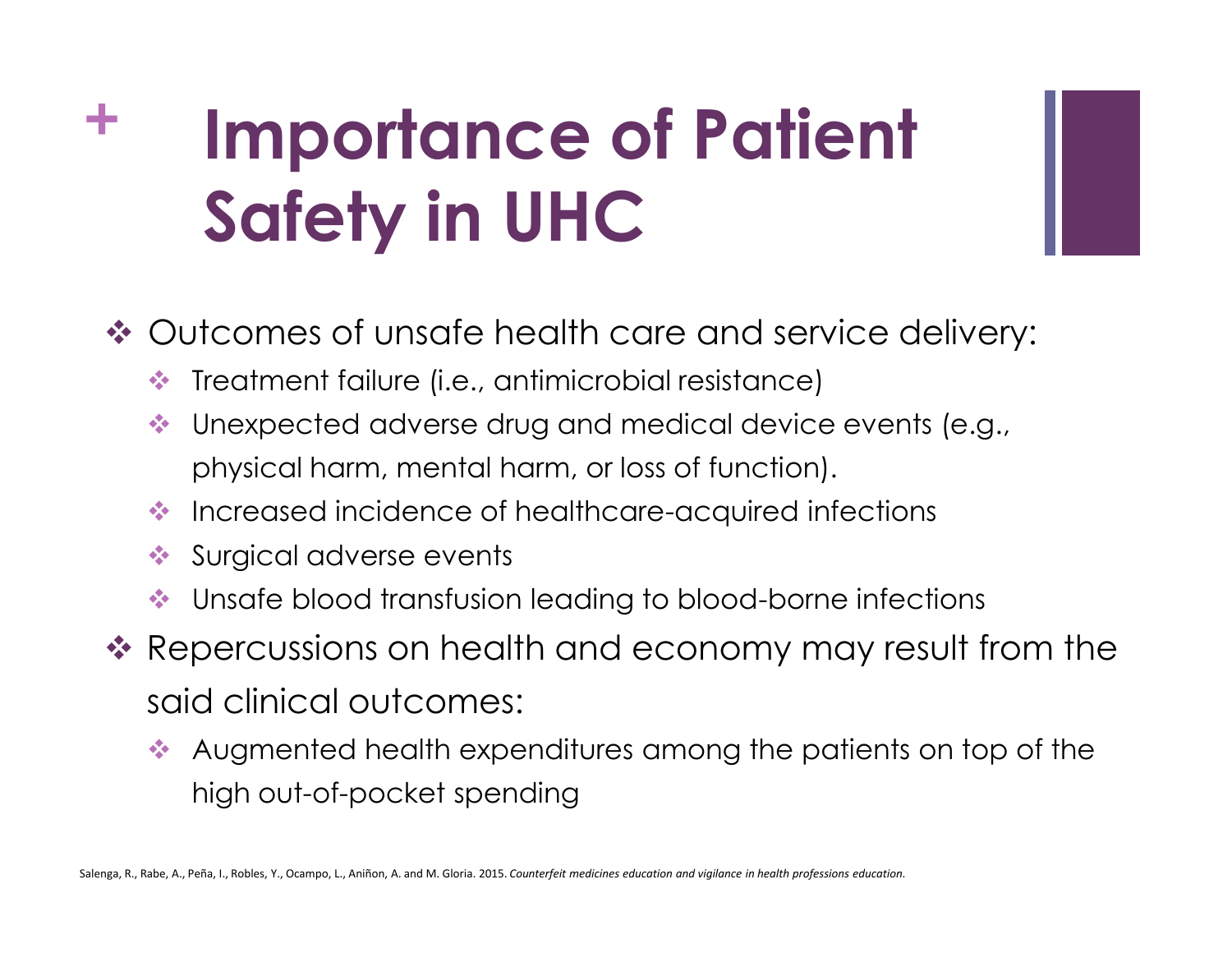### **+ Patient Safety in UHC**

- ◆ Health care systems ensuring patient safety would result to:
	- $\triangleleft$  Saving lives
	- **Decreasing morbidity**
	- Reducing health care expenditures
- ❖ Thus, patient safety and quality is an integral aspect of a successful UHC, and is critical in resource-limited settings.
- ❖ There is now a growing recognition that patient safety and quality is a critical dimension of universal health coverage.
	- ◆ Vital in developing countries where a high proportion of care takes place in primary care settings, often with limitations in infrastructure, as well as in procedures and standards for safe practices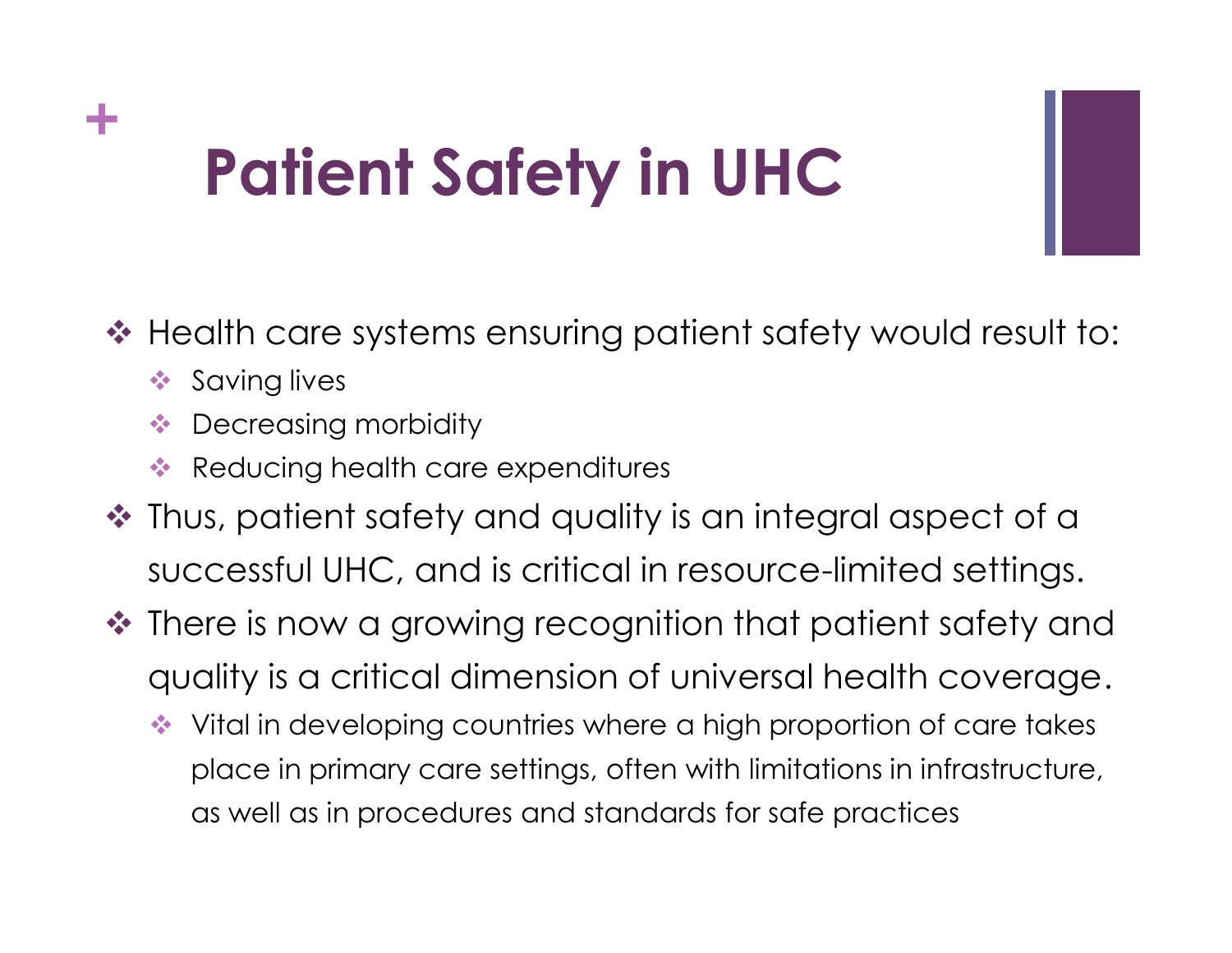### **+ Patient Safety in UHC**

◆ The gaps in health care quality are threatening the attainment of UHC. Despite having serious limitations, there is a growing belief that *strengthening health care quality* in LMICs *can have an important impact* on the efficiency, security and responsive of health services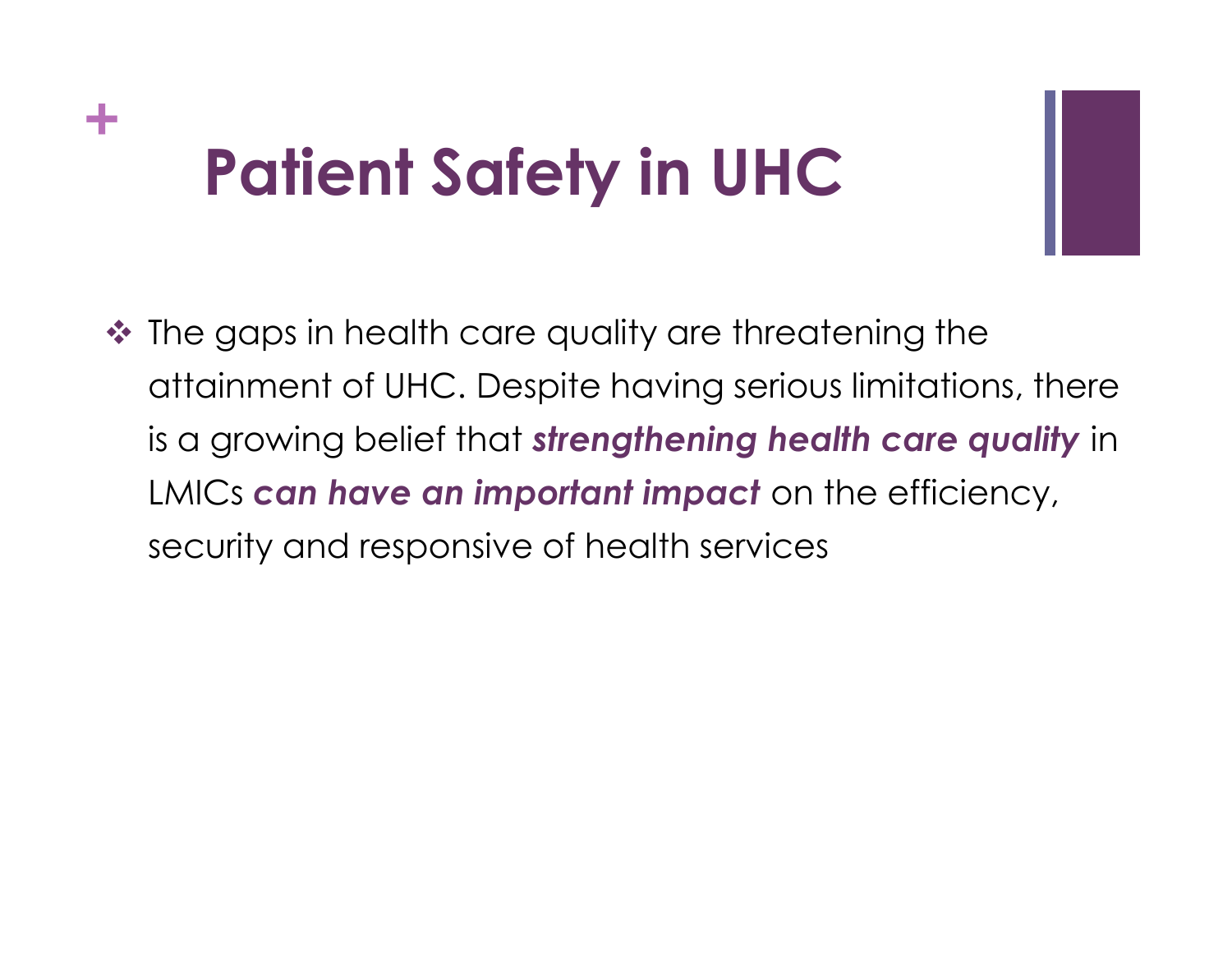### **+ Barriers to Patient Safety**

- ◆ All ASEAN countries are still facing common barriers to achieving UHC:
	- Financial constraints (i.e., low government spending on health)
	- Supply side constraints (e.g., inadequate density of health workers)
	- Ongoing epidemiological transition at different stages
- ◆ Some factors hindering the entry of safety interventions:
	- Unclear patient safety concepts among policy- or decision-makers
	- Limited studies in many resource-poor settings
	- Misconception that introducing patient safety practices is a luxury

World Health Organization. 2014. Guide for developing national patient safety policy and strategic plan [online]. Available from the World Wide Web: <http://www.who.int/patientsafety/guide-for-developingnational-patient-safety-policy-and-strategic-plan\_final.pdf>

Minh, H., Pocock, N., Chaiyakunapruk, N., Chhorvann, C., Duc, H., Hanvoravongchai, P., Lim, J., Lucero-Prisno, D., Ng, N., Phaholyothin, N., Phonvisay, A., Min Soe, K. and V. Sychareun. 2014. Progress toward universal health coverage in ASEAN. *Global Health Action*. DOI: 10.3402/gha.v7.25856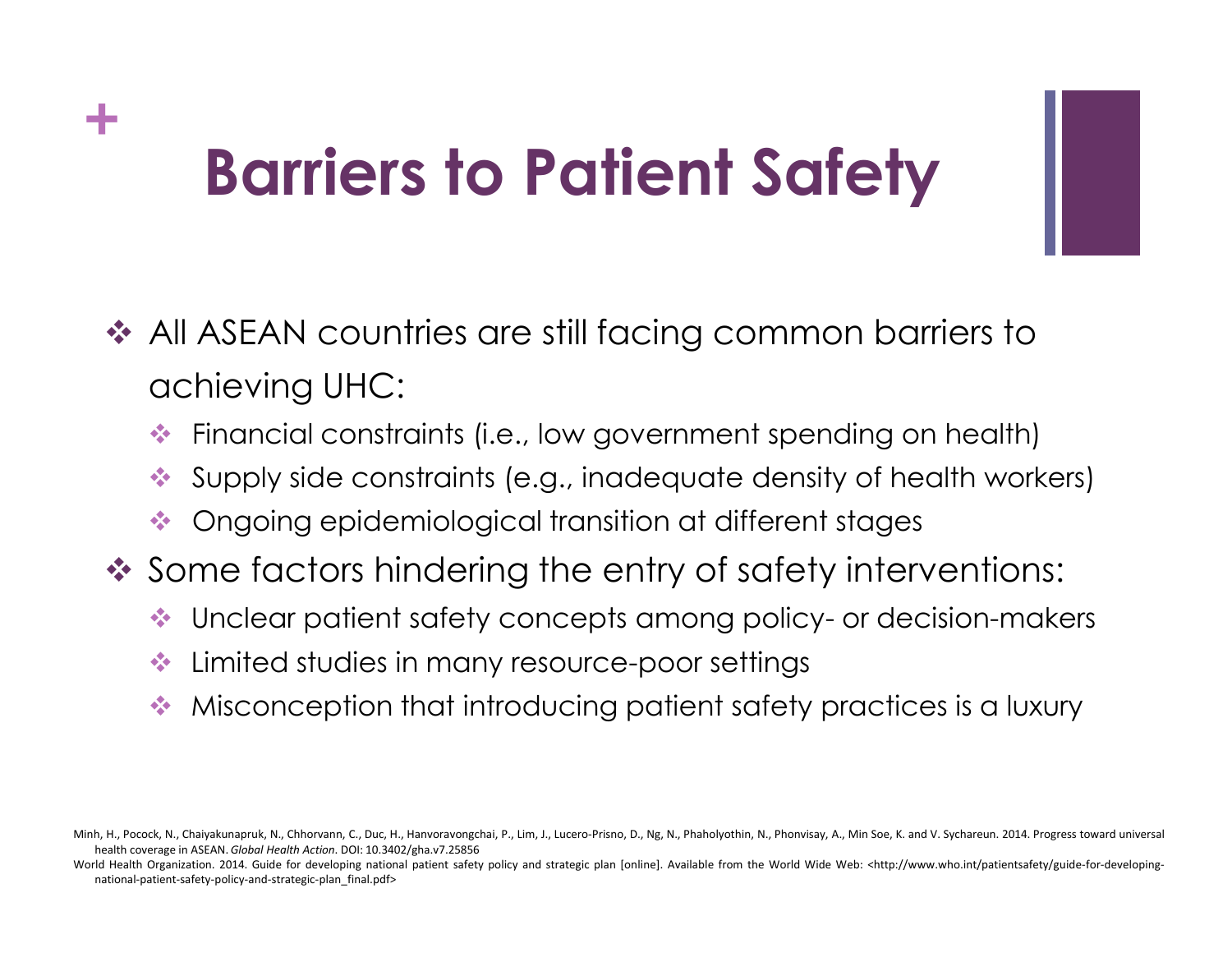### **+ Barriers to Patient Safety**

#### **❖ Structural factors**

 A system that is complex and involves many interdependent organizations further complicates a breakdown of structure

#### **❖ Process factors**

- Misdiagnosis, lack of follow-up of tests with appropriate treatment
- **❖ Human resources for health deficits**
- ❖ Inadequate training and supervision of health workforce
- ❖ Failure to follow policies or protocols
- **❖ Methodological reasons** 
	- Variable completeness of medical record resulting to underreporting and potential underestimation of adverse event rate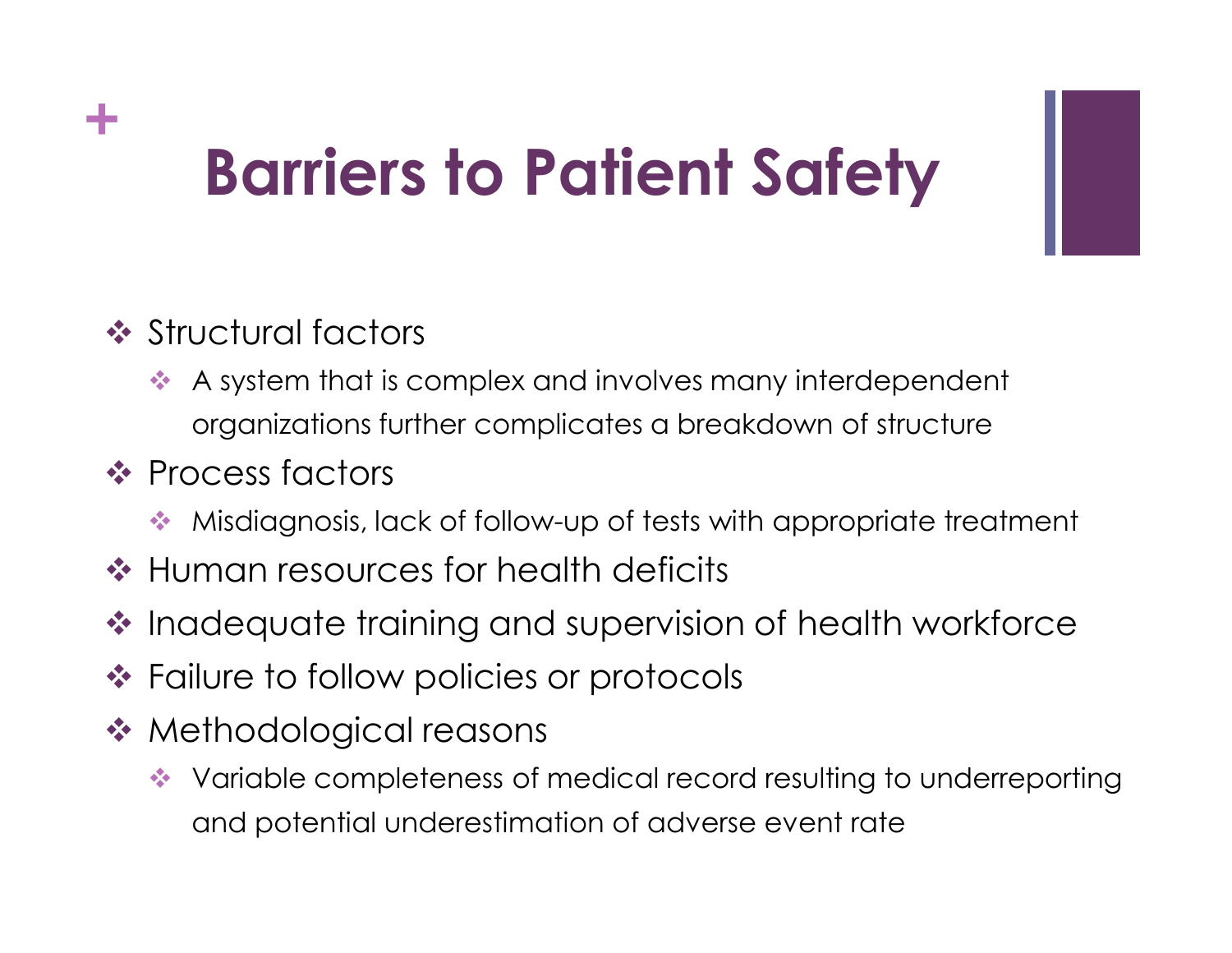## **+ Possible Solutions**

- **❖** Developing a patient safety culture
- ❖ Establishing accreditation and regulation schemes
- Enhanced training and supervision of healthcare providers
- **❖ Participation in patient safety research**
- ❖ Promotion of systematic record-keeping
- ❖ Improving the availability and implementation of standard best practice guidelines and protocols
- **★ Advocate policy instruments that contribute to the** effectiveness of the concept of essential medicines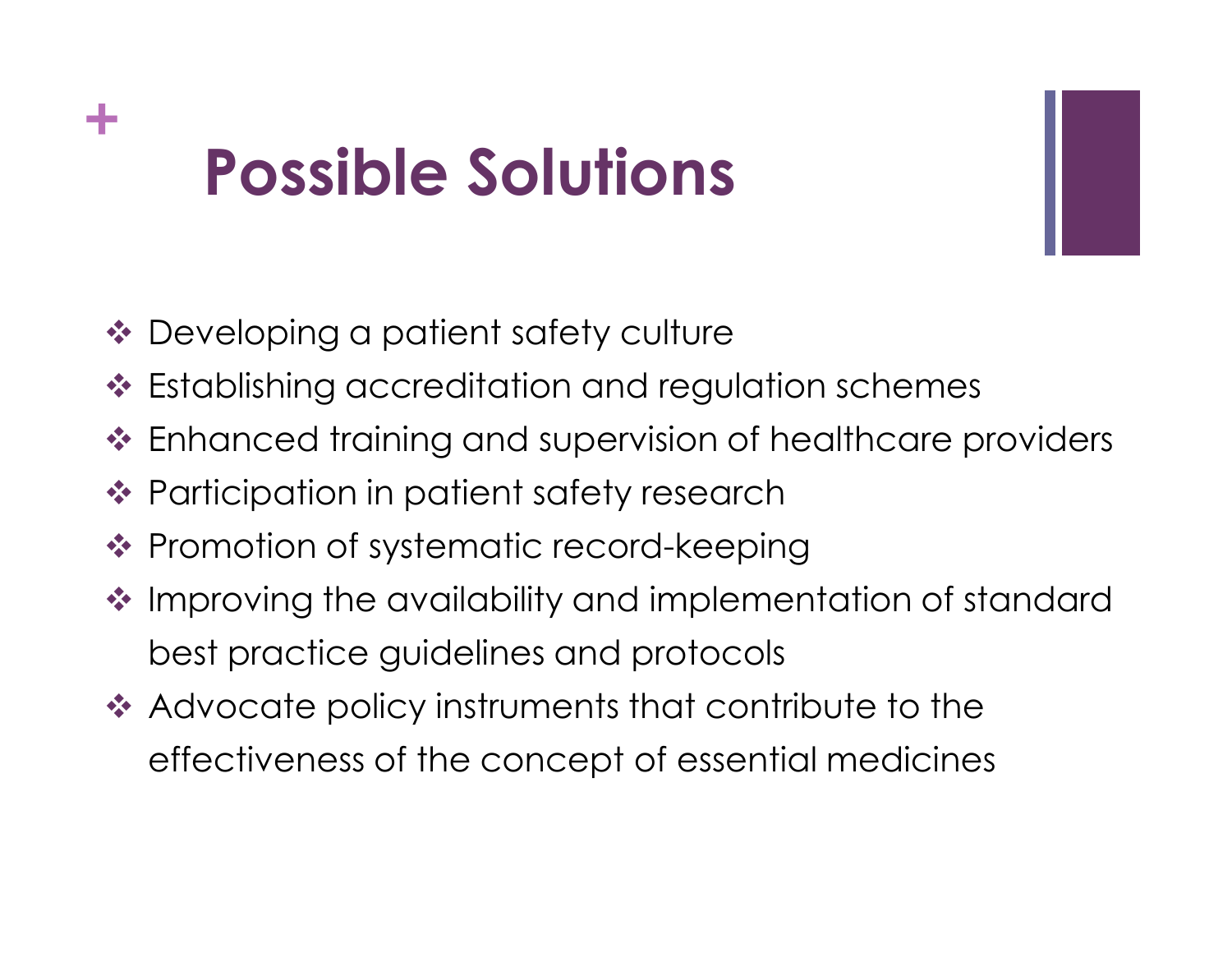#### *Accreditation* as a path to achieving quality UHC (2014)

Table 2. Milestones of the developmental journey of Thailand health care accreditation

| Year      | <b>Initiatives</b>                                                                                                                                                                       |  |  |  |
|-----------|------------------------------------------------------------------------------------------------------------------------------------------------------------------------------------------|--|--|--|
| 1993-1995 | Plot project of TQM in public hospitals to learn how quality improvement tools and concept can be applied to health care.                                                                |  |  |  |
| 1995-1996 | Development of first hospital accreditation (HA) standards, continuous quality improvement concept being incorporated.                                                                   |  |  |  |
| 1997-1999 | Standards implementation as a research and development project, emphasized a multidisciplinay team approach.<br>Lab and pharmacy standards are used.                                     |  |  |  |
| 1999      | First National Folum on Ouality Improvement and Accreditation is held, and continues annually as a forum for experience<br>sharing and updating knowledge.                               |  |  |  |
| 1999      | Institutionalization of the project, The institute of Hospital Quality Improvement and Accreditation (HA) was founded under<br>the umbrella of the Health Systems Research Institute.    |  |  |  |
| 2001      | The Universal Health Coverage (UHC) policy launched in Thailand, setting the expectation for a qualty health care system.                                                                |  |  |  |
| 2003      | The HA program started a stepwise recognition program to gain acceptance and expand coverage, encouraging<br>continuous improvement consdering potential and imitation of each hospital. |  |  |  |
| 2003      | Health Promoting Hospital (HP-I) standards and accreditation program were developed.                                                                                                     |  |  |  |
| 2006      | First HA Patient Safety Goals were developed and instituted.                                                                                                                             |  |  |  |
| 2006      | Integration of HA & HPH standards, using National Quality Award framework.                                                                                                               |  |  |  |
| 2009      | Introduction of standards addressing spirituality into quality improvement.                                                                                                              |  |  |  |
|           | The HA/HPH Standards were accredited by ISOua.                                                                                                                                           |  |  |  |
|           | The accreditation body was transformed to be The Healthcare Accreditation Institute (Public Organization), an autonomous<br>government agency.                                           |  |  |  |
| 2010      | Quality Learning Networks, empower accredited hospitas to give assistance to their peer hospitals.                                                                                       |  |  |  |
| 2012      | Community of Practice for high-risk services.                                                                                                                                            |  |  |  |

Mate, K., Rooney, A., Supachutikul, A. and G. Gyani. 2014. Accreditation as a path to achieving universal quality health coverage. Globalization and Health. http://www.globalizationandhealth.com/content/10/1/68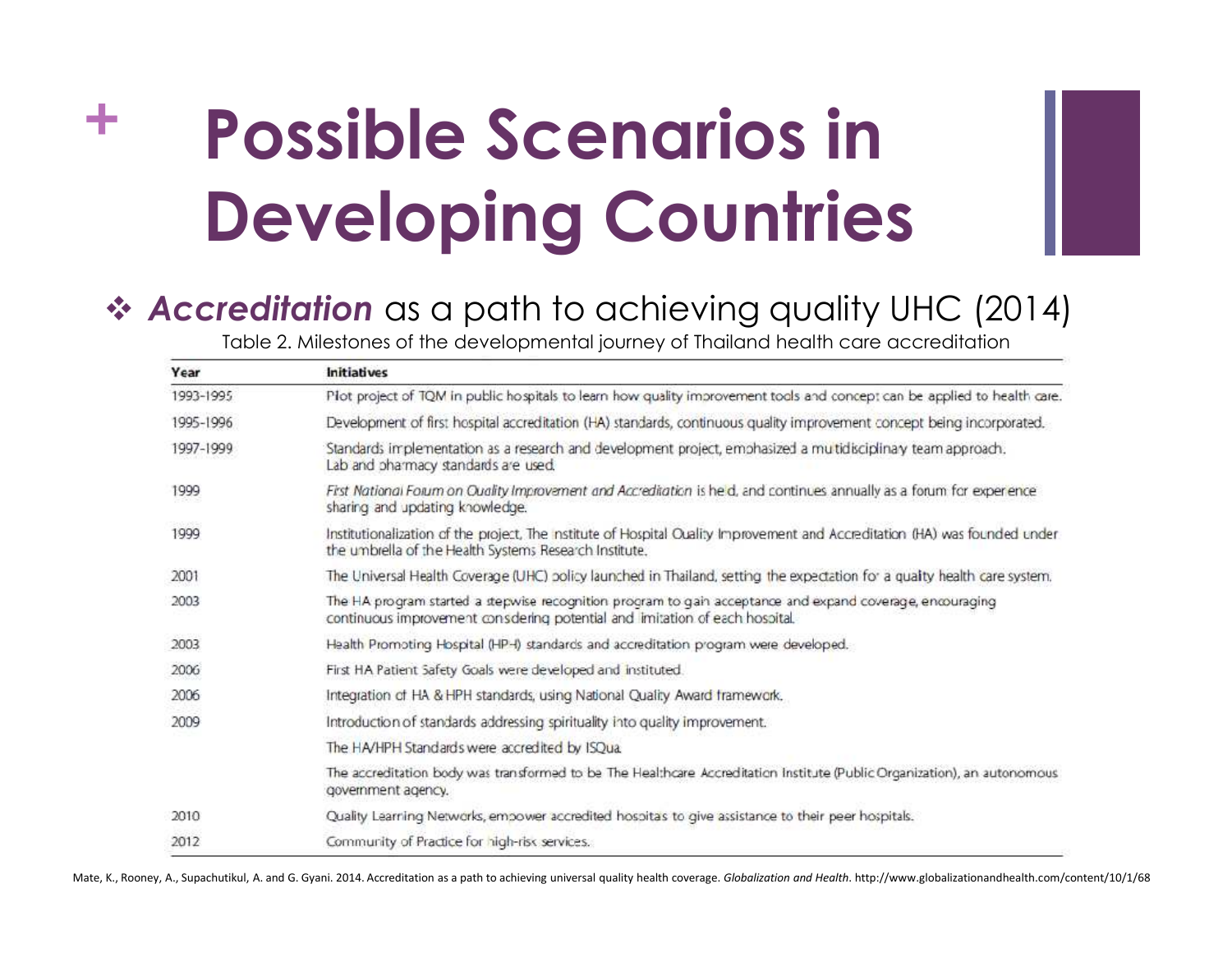*Accreditation* as a path to achieving quality UHC (2014)



**Universal Quality Coverage** 

Figure 5. Four dimension of quality universal health coverage

Mate, K., Rooney, A., Supachutikul, A. and G. Gyani. 2014. Accreditation as a path to achieving universal quality health coverage. Globalization and Health. http://www.globalizationandhealth.com/content/10/1/68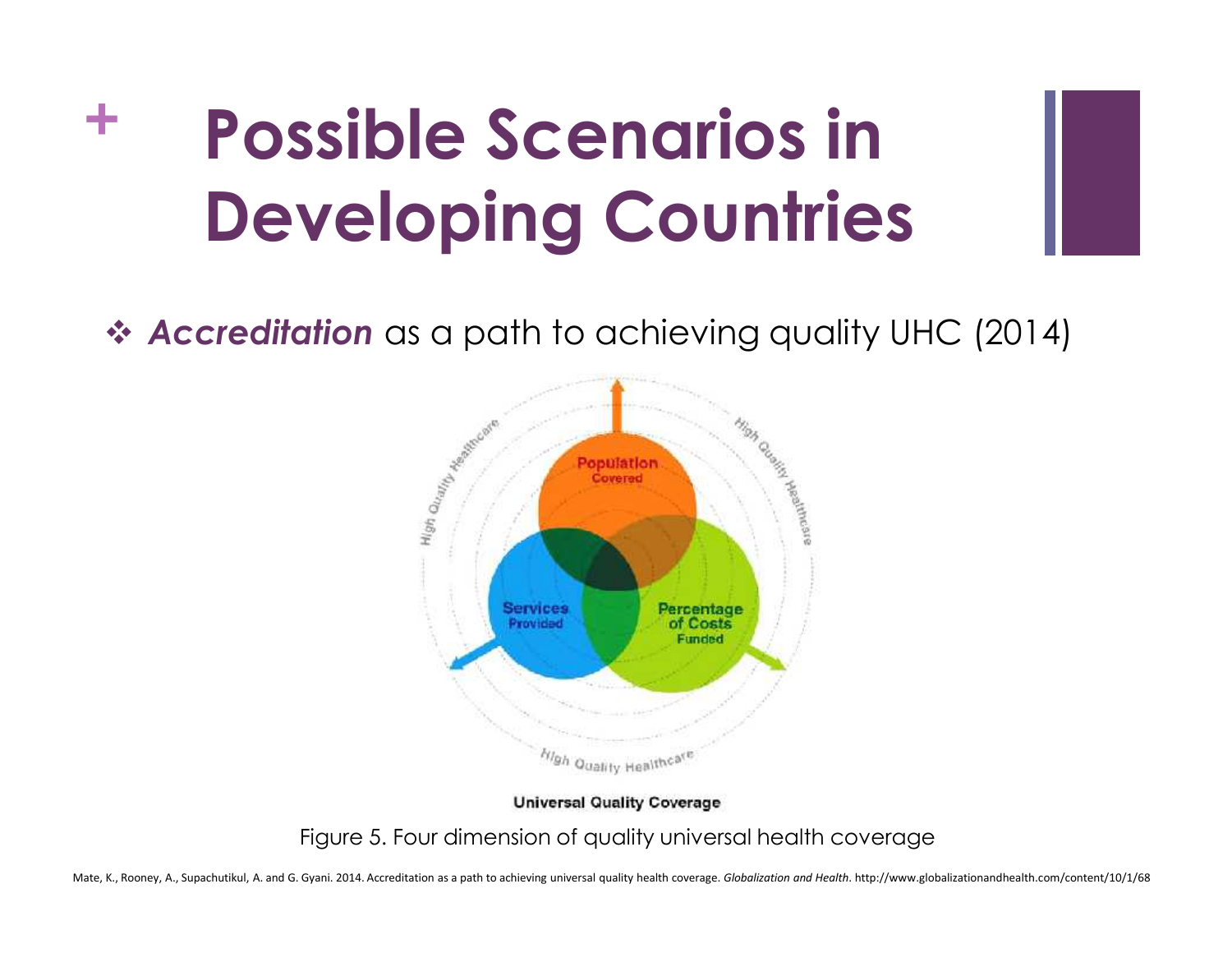*Accreditation* as a path to achieving quality UHC (2014)



Figure 6. Reinforcing relationships between accreditation, financing and providers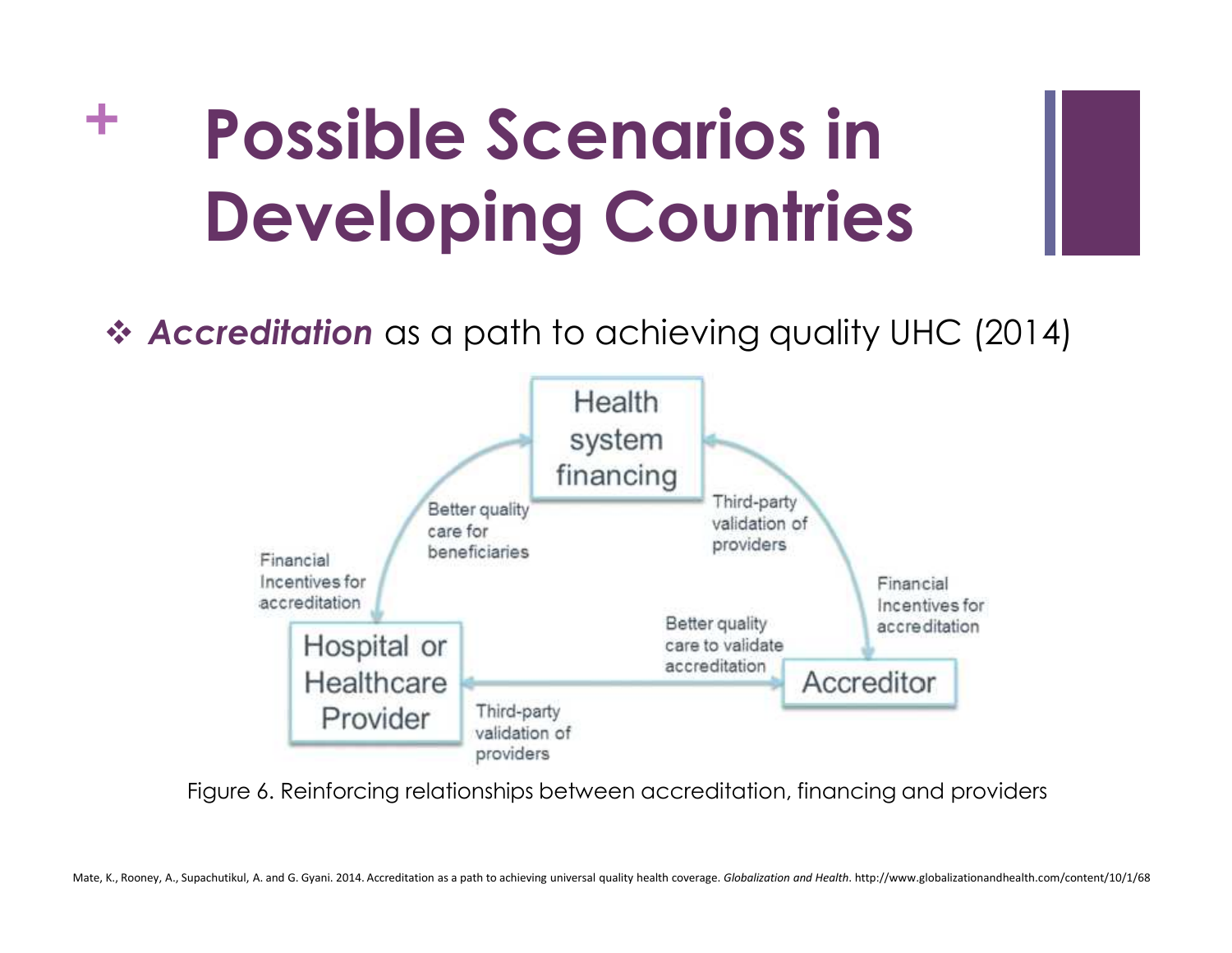#### Developing a *culture of patient safety* (2011)

- ◆ Continuous event reporting in a non-punitive environment
- Communication and collaboration within and across working teams
- Patient safety leadership and management
- Adequate and competent staffing
- **◆ Hospital size and accreditation**
- ◆ Moreover, it is critically important to substantially improve the content of quality reports through:
	- Specifying requirements on risk and error management
	- Offering a framework for establishing safety culture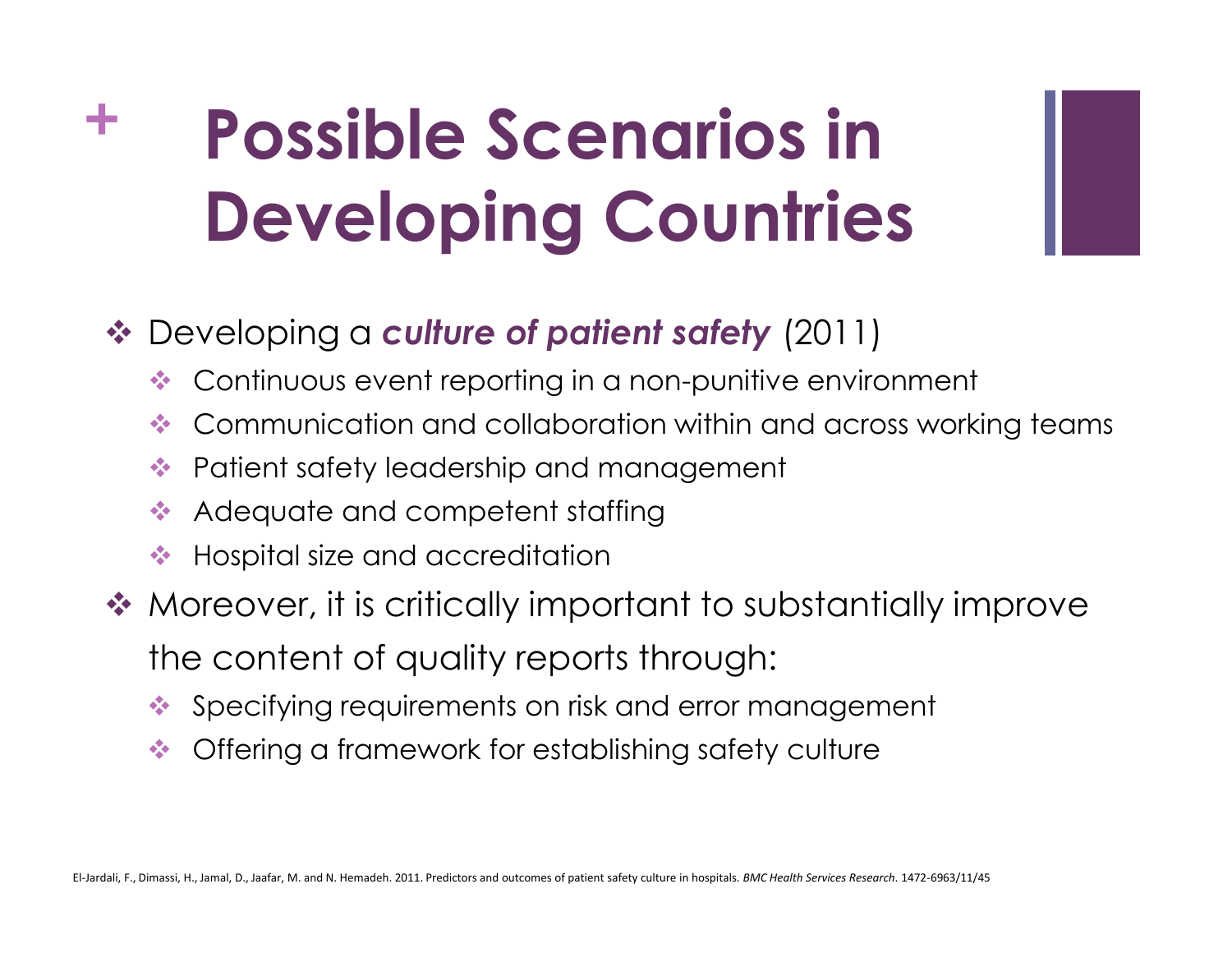#### Participation in *patient safety research*

- Provides sound evidence for decision-making
- Monitors impact of policies and interventions
- $\triangle$  Documents implementation challenges and successful implementation arrangements

Table 3. Potential research agenda pertaining to patient safety (2013)

#### Research agenda

- Epidemiology of adverse events, types and rates of such events in different healthcare settings in developing countries.
- Knowledge on interventions for improving patient safety practices.
- Infrastructure and organisational structure required for improving patient safety.
- The right information system required for monitoring and evaluating the success of patient safety practices.
- Development of an assessment tool for patient-safety competences in developing countries.
- Identification of patient-safety skills for healthcare professionals in developing countries that will form a framework for the development of training curricula.
- Financial burden of adverse events in developing countries.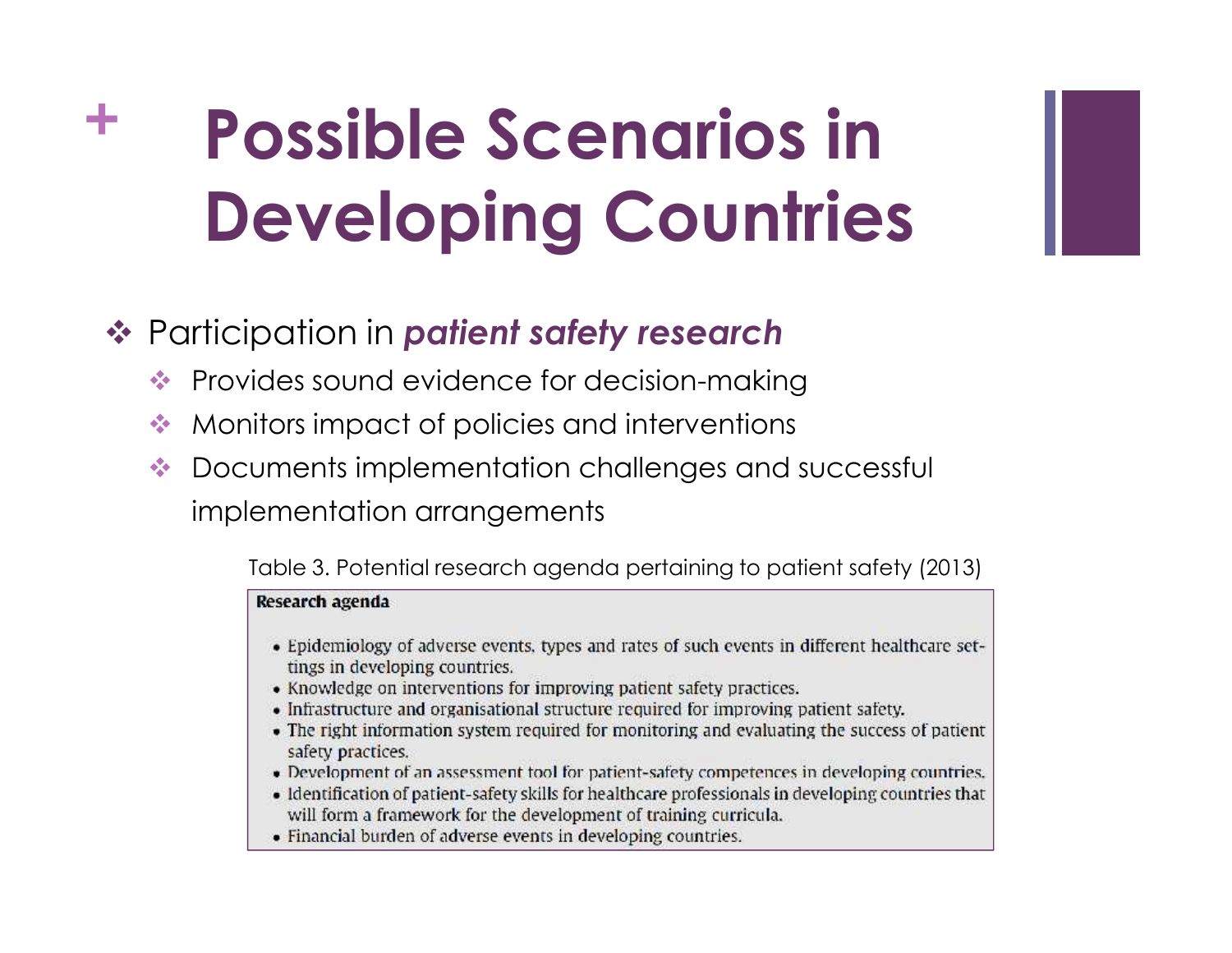

#### Participation in *patient safety research*

Table 2. Emerging themes relating to patient safety research competencies (2011)

#### Patient safety themes

- able to communicate and work collaboratively to promote continuous quality improvement, institutionalize a culture of patient safety, and encourage the use of standardized protocols, informatics and technology to improve safety, as well as,
- able to emphasize a systems approach to safe and quality care, consider human factors and safety design to prevent patient safety incidents, as well as handle patient safetyrelated incidents in a timely and open manner.

#### **Research themes**

- · able to understand and apply research methods, conduct ethical research that answers important questions and contributes to the body of knowledge on patient safety
- · able to conduct literature reviews, formulate sound research questions, design research protocols, engage in data collection, analysis, interpretation, and dissemination activities to communicate research findings and translate them into concrete proposals for action or change, as well as,
- proficient in computer literacy, grant writing and management of the logistics of the research process, as well as teaching and mentoring other researchers.

#### Knowledge translation themes

- able to utilize research findings as a basis for improving patient safety through the adoption, implementation and institutionalization of practices and policies that contribute to safer care, as well as,
- able to find, appraise and synthesize the evidence, to translate research findings into concrete changes, to communicate effectively to a variety of audiences, to employ change management techniques, and to take a leadership role in promoting patient safety within an organization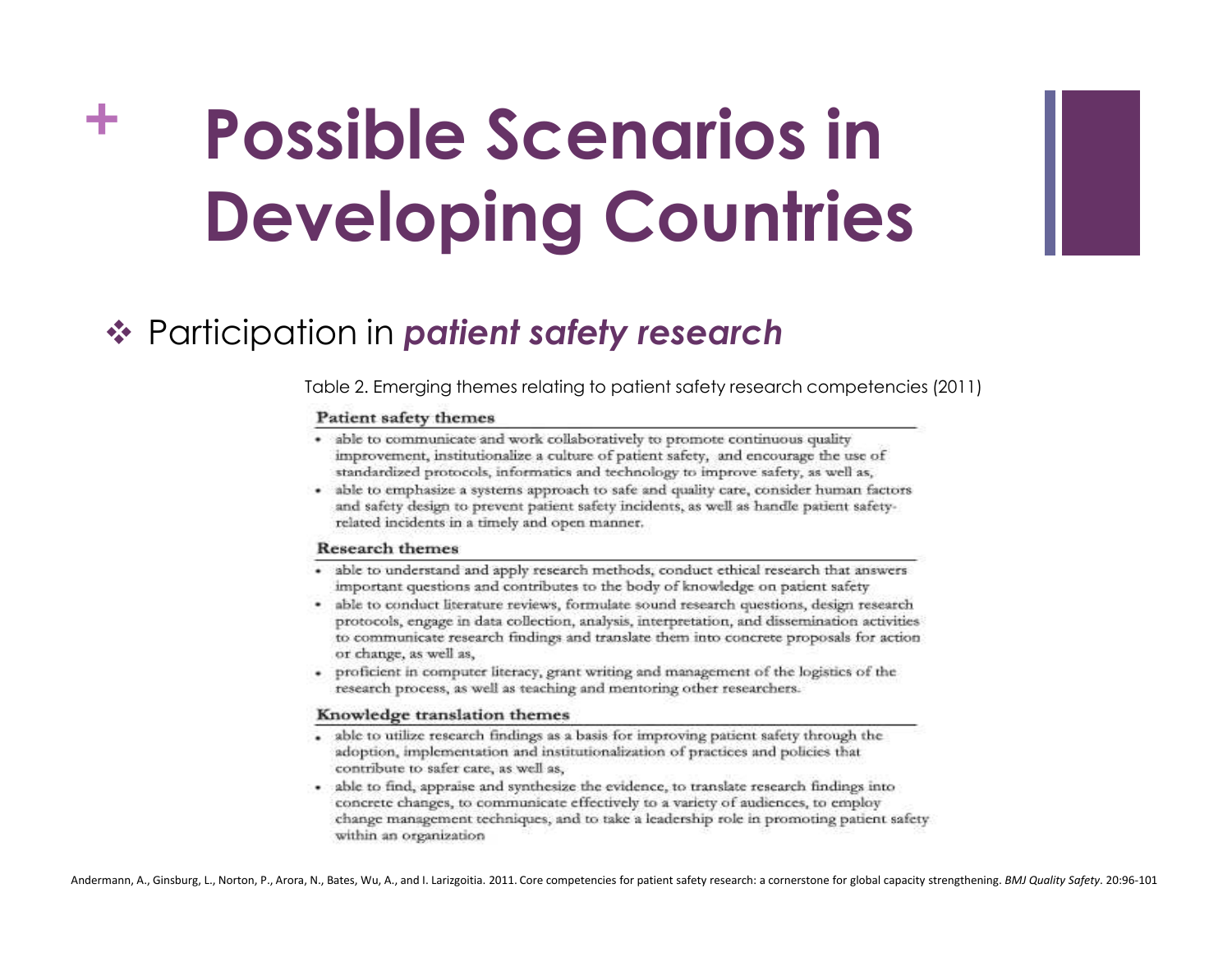- ❖ Improving the availability and implementation of standard best practice guidelines and protocols; and promote the the rational use of medicines
	- Readily accessible, and updated rapid reference on medicines (e.g., comprehensive and evidence-based prescribing information and CPGs
	- $\triangleq$  Strategies to implement the rational and responsible  $\parallel$  philippine National Formulary use of medicines to ensure patient safety (e.g., AMR Primary Health Care an outcom alerts, general guidance on prescribing)

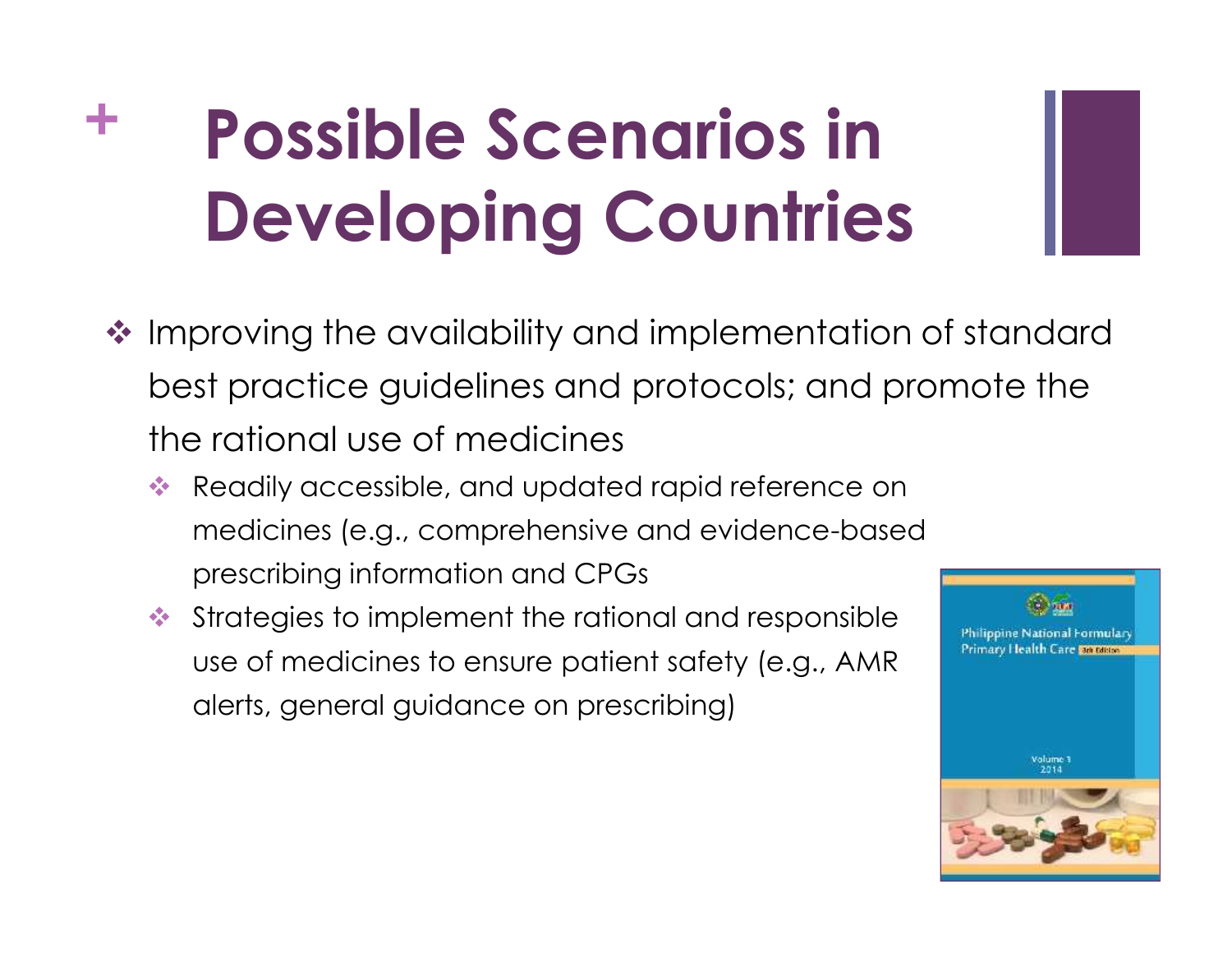### **+ In the Philippines …**

**Achieving Universal Health Care through the Aquino Health Agenda**

Three strategic thrusts:

- 1. Financial risk protection through expansion in NHIP enrollment and benefit delivery
- 2. Improved access to quality hospitals and health care facilities
- 3. Attainment of the health related MDGs

**Bawat Pilipino MIYEMBRO Bawat miyembro PROTEKTADO** Kalusugan natin SEGURADO

Department of Health. 2010. Administrative Order No. 2010 – 0036 . The Aquino Health Agenda: Achieving Universal Health Care for All Filipinos.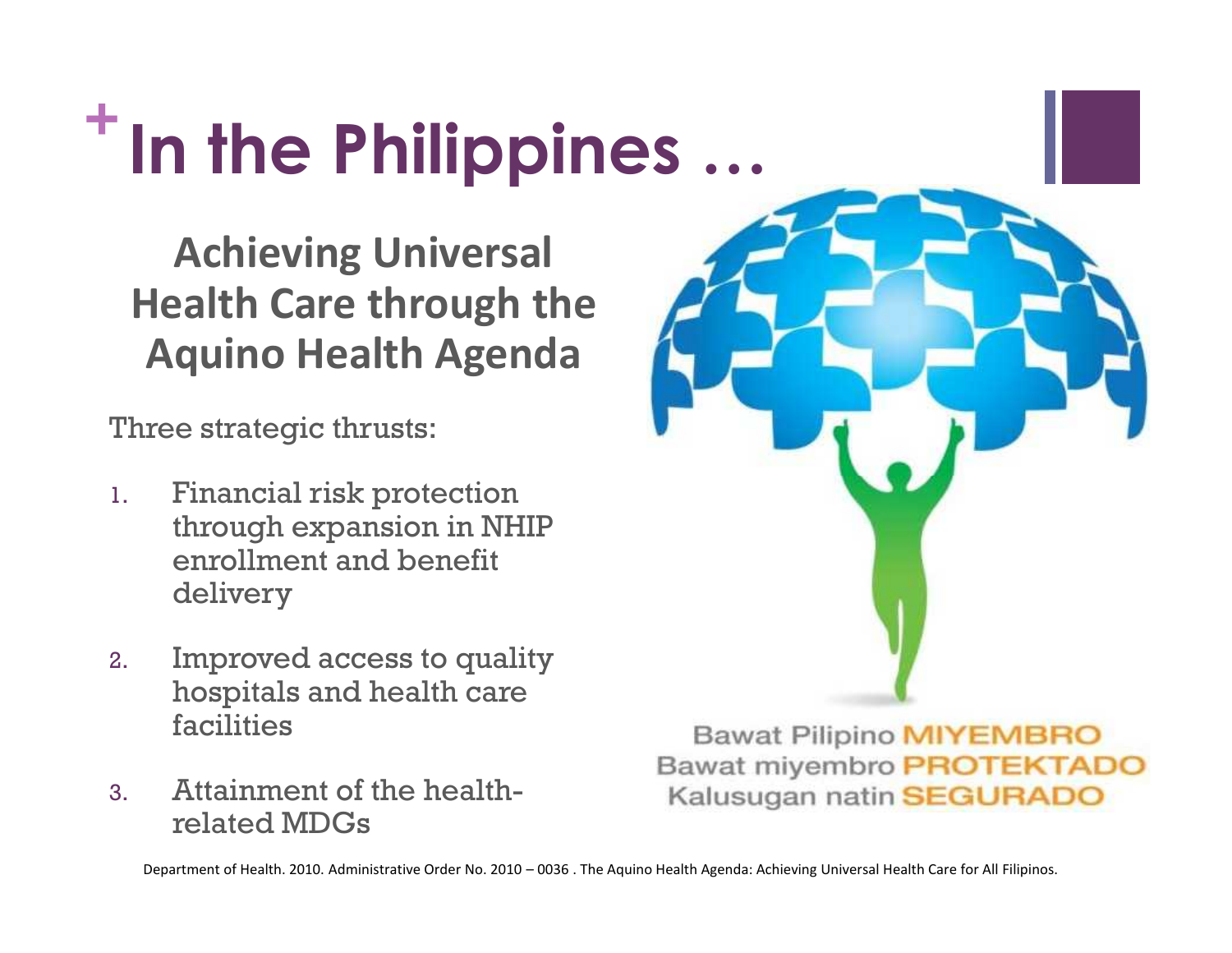## **<sup>+</sup>Implementing the National Health Insurance Program**

- 1969- creation of the predecessor organization (Medicare) of PhilHealth, which provided health insurance to the formal sector (public and private employees)
- **1995- PhilHealth was established by law, taking over** from Medicare and expanding its membership to the indigent and the informal sector.
- 2014 PhilHealth coverage= 87% of the total population Benefit payments= P78 billion (2014)

Soria F. PhilHealth Benefit Packages: Understanding the Role of Quality Medicines and Quality Pharmaceutical Care. 2015 PPhA National Convention.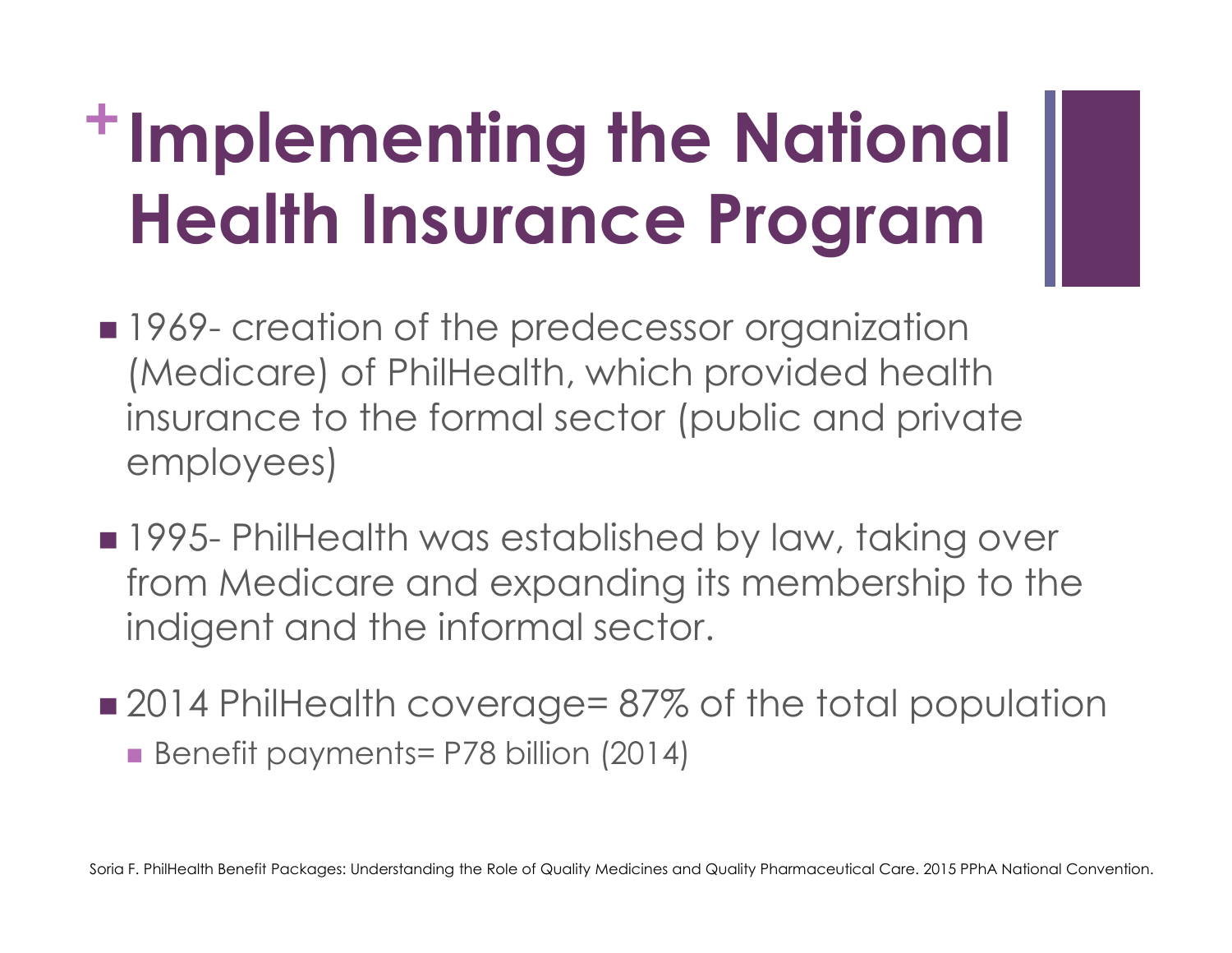# **+ PhilHealth Benefits Spectrum**

#### **Outpatient (PCB & MDG)**

Inpatient **(Case Rates)**

### **Catastrophic (Z benefits)**

Primary Care Benefit Maternity Care Package Newborn Care Package TB-DOTS Package Animal Bite Package Malaria Package Outpatient HIV-AIDS Package

Inpatient cases Day surgeries **Chemotherapy Radiotherapy Hemodialysis** 

Acute Lymphocytic Leukemia Early Breast Cancer Prostate Cancer Kidney Transplantation Coronary Artery Bypass Graft Total Correction of TOF Closure of VSD Cervical Cancer Z Morph Peritoneal Dialysis

Soria F. PhilHealth Benefit Packages: Understanding the Role of Quality Medicines and Quality Pharmaceutical Care. 2015 PPhA National Convention.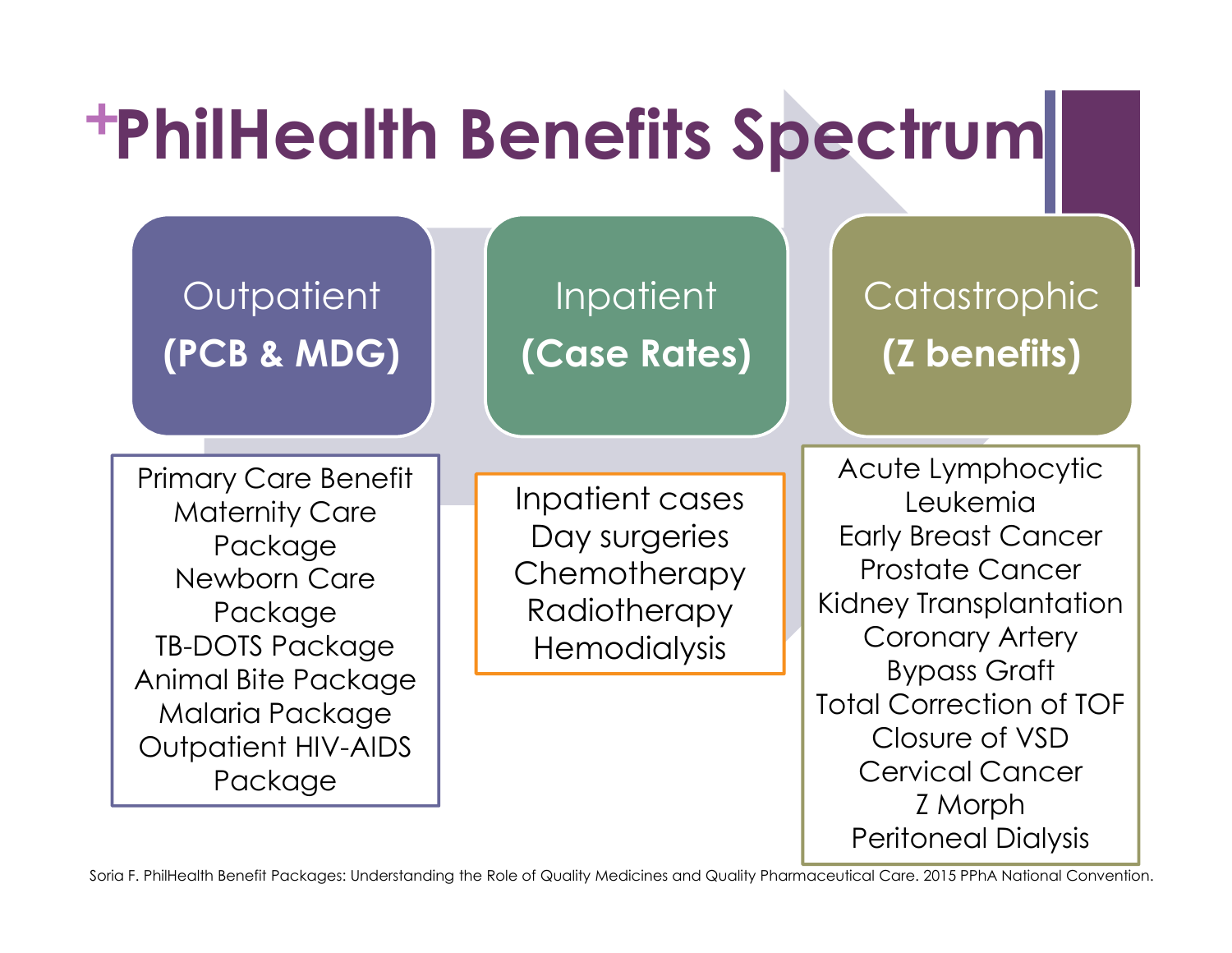## **Primary Care Benefit Evolution**

#### **OPB** (2000)

- Sponsored program
- Gov't owned facilities
- Consultation
- Diagnostics
- Php 300/family/yr

#### **PCB1** (2012)

- SP/IP, OG/iG, OWP, DepEd
- Gov't owned facilities
- Consultation
- Diagnostics (+2)
- Medications
- •Php 500/family/yr

#### **TSEKAP** (2015)

- SP/IP, Senior Citizens, Kasambhay
- Gov't and privately owned facilities
- Consultation
- Diagnostics (+5)
- Medications paid to drug outlets
- Php 1800/family/yr

Soria F. PhilHealth Benefit Packages: Understanding the Role of Quality Medicines and Quality Pharmaceutical Care. 2015 PPhA National Convention.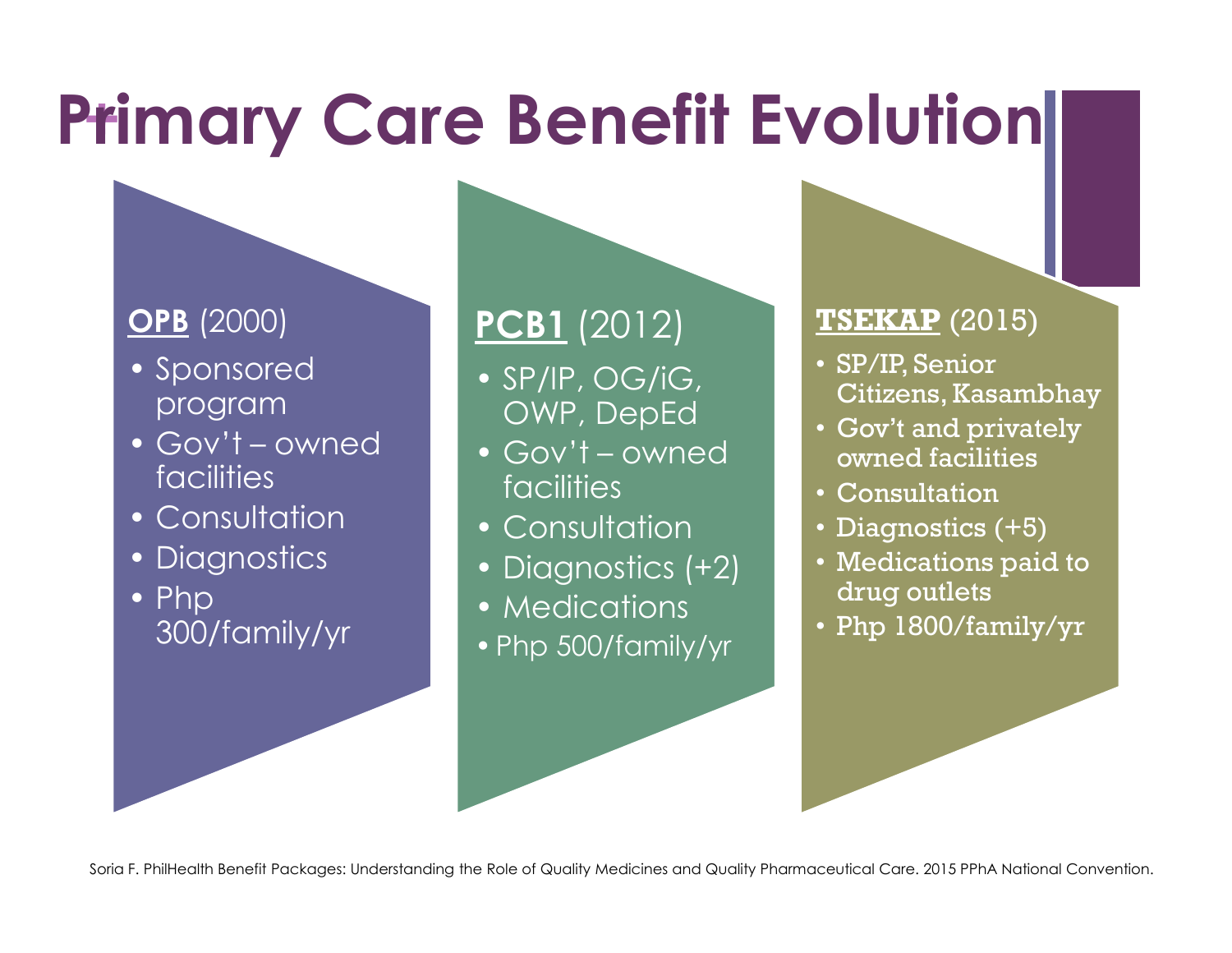### **+ Monitoring Framework**

- **Anchored in the Health** Care Provider Performance Assessment System of the Corporation to evaluate the following parameters:
	- *Quality of care*
	- **Access to Tsekap services**
	- **Patient satisfaction**
	- **Financial risk protection to** members
	- **Fraud detection**

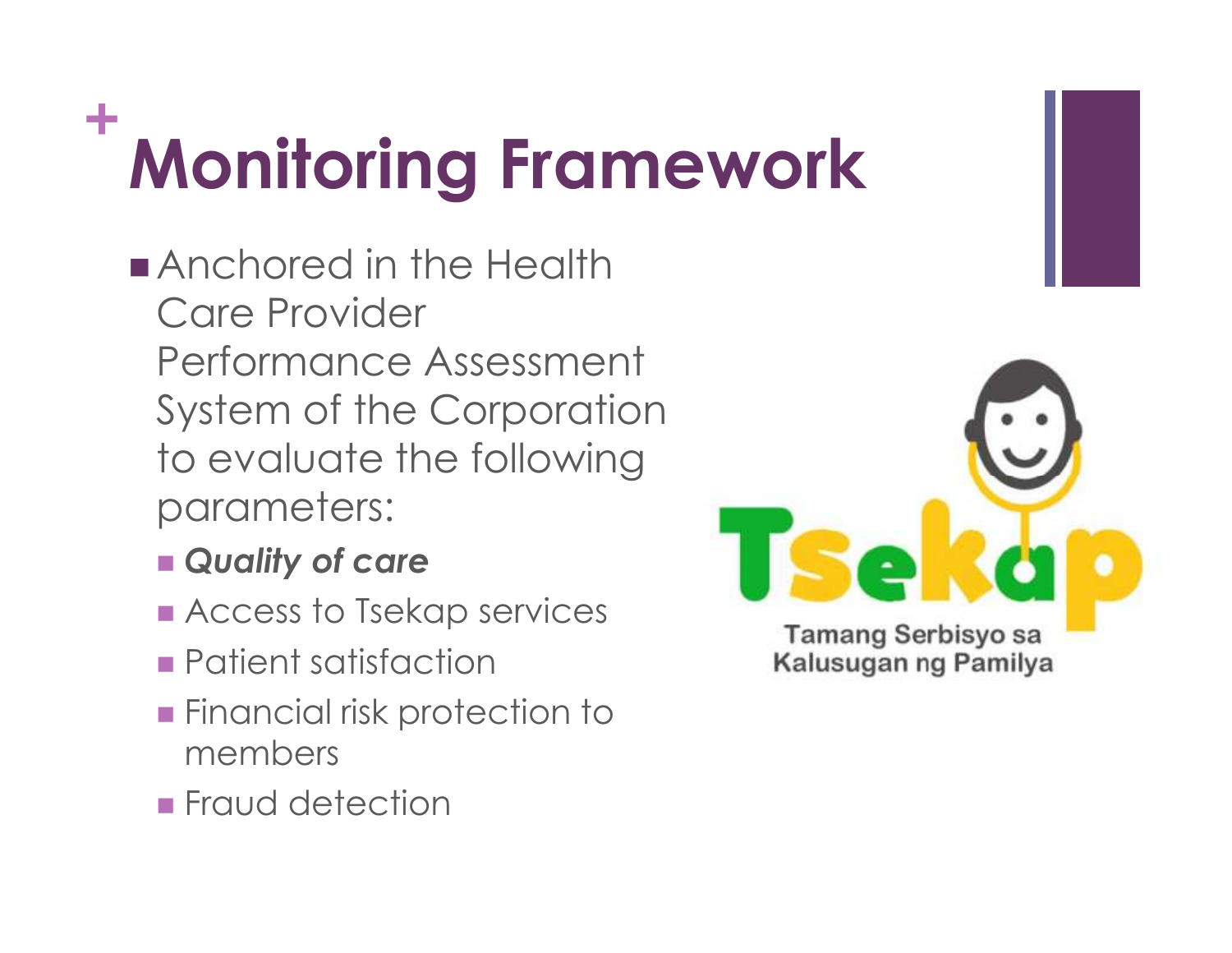### **+ Conclusion**



- ❖ Patient safety is a fundamental principle of health care.
- ❖ Improvement of patient safety demands a system-wide effort that involves actions in various areas:
	- Performance enhancement and capacity building
	- Environmental safety and risk management
	- Rational and responsible use of medicines and devices
	- **❖** Equipment safety
	- Standardized clinical practice
	- Safe environment of care
- ◆ Developing/ strengthening regulatory and accreditation framework is essential for ensuring patient safety in UHC.